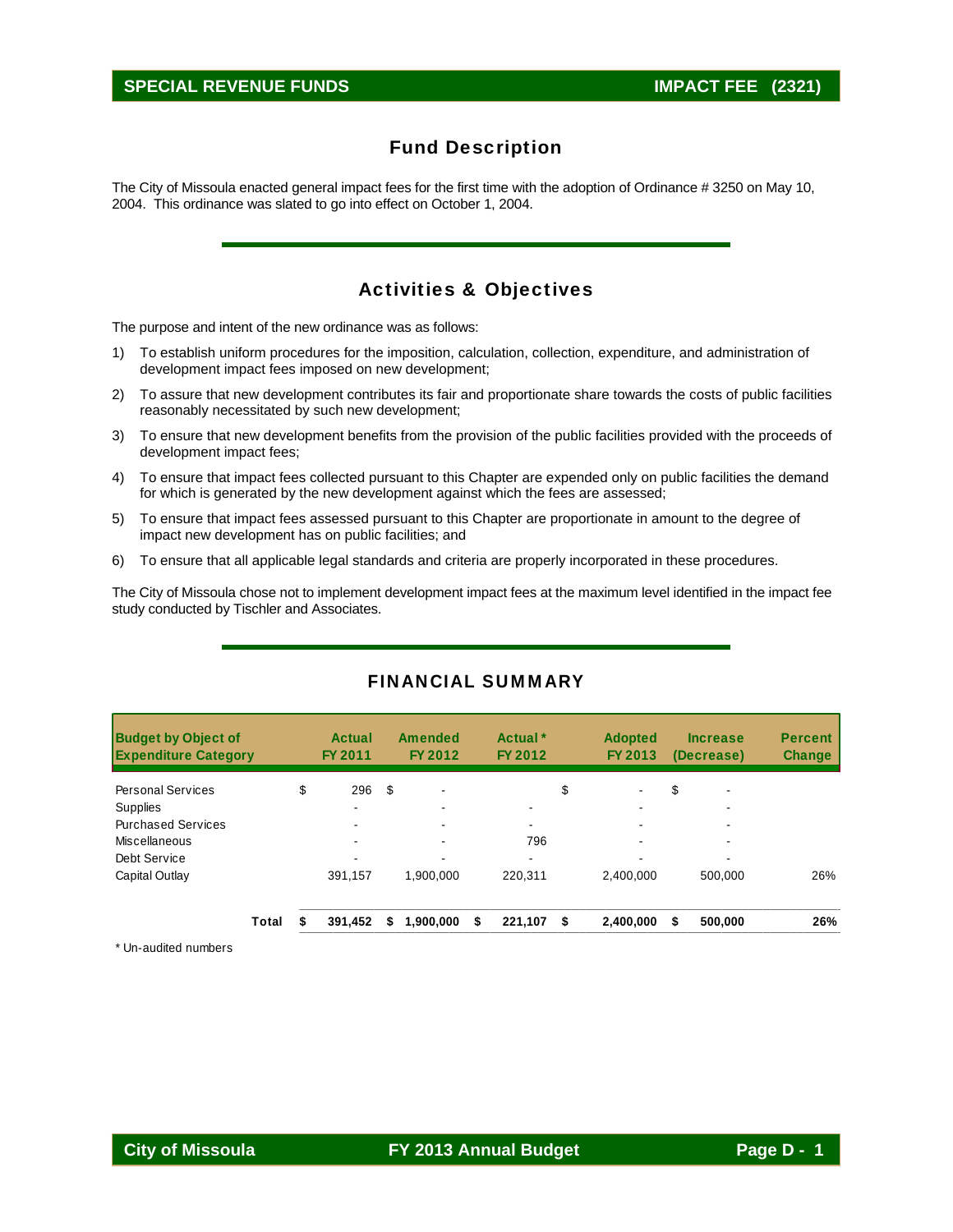## **SPECIAL REVENUE FUNDS PUBLIC ART (2365)**

# Fund Description

The goals of the public art fund are to develop a formal structure through which the creation, development and maintenance of public art may be realized. To further public accessibility to the arts through educational programs, dissemination of information, development of public art projects, development of public art funding sources and by serving an advisory/advocacy role with public art sponsors and media.

# Activities & Objectives

On July 1, 2003 the Public Art Ordinance #3221 went into effect. This Ordinance established a mechanism to fund and maintain public art within the City of Missoula. The Mayor is responsible for directing this program and has established a Public Art Committee that provides advice and recommendations on public art to the City Council. The Percent for Art Program focuses on both outside and inside, new and remodeled City owned public spaces. The art may serve a function, express a theme or commemorate an important person.

The Public Art Fund receives one percent (1%) of eligible construction costs of the City of Missoula's Capital Improvement projects (CIP) costing \$100,000 or more. The following are considered exemptions from the Percent for Art Program:

- a) Projects for water, storm-water or wastewater facility, except for office buildings;
- b) Street construction and repair, inclusive of the public right of way improvements, such as curb, sidewalk and traffic control facilities and landscaping; and maintenance projects.

These exemptions do not preclude the department from proposing and including funding for art in any of their projects. City departments are encouraged to include art to some degree in any of these exempted categories.

| <b>Budget by Object of</b><br><b>Expenditure Category</b> |       | <b>Actual</b><br>FY 2011 |      | <b>Amended</b><br>FY 2012 |    | Actual *<br>FY 2012 | <b>Adopted</b><br>FY 2013      | <b>Increase</b><br>(Decrease) | <b>Percent</b><br><b>Change</b> |
|-----------------------------------------------------------|-------|--------------------------|------|---------------------------|----|---------------------|--------------------------------|-------------------------------|---------------------------------|
| <b>Personal Services</b>                                  |       | \$<br>$\blacksquare$     | \$   | $\overline{\phantom{0}}$  | \$ | $\blacksquare$      | \$<br>$\overline{\phantom{a}}$ | \$                            |                                 |
| Supplies                                                  |       |                          |      |                           |    |                     |                                |                               |                                 |
| <b>Purchased Services</b>                                 |       | 1,762                    |      |                           |    | 2,120               |                                |                               |                                 |
| Miscellaneous                                             |       | ۰                        |      | 60.000                    |    | ۰.                  | 80.800                         | 20.800                        | 35%                             |
| Debt Service                                              |       | 13.250                   |      | -                         |    | -                   | $\overline{\phantom{0}}$       |                               |                                 |
| Capital Outlay                                            |       |                          |      |                           |    |                     |                                |                               |                                 |
|                                                           | Total | 15,012                   | - \$ | 60.000                    | S  | 2,120               | \$<br>80,800                   | \$<br>20,800                  | 35%                             |

## FINANCIAL SUMMARY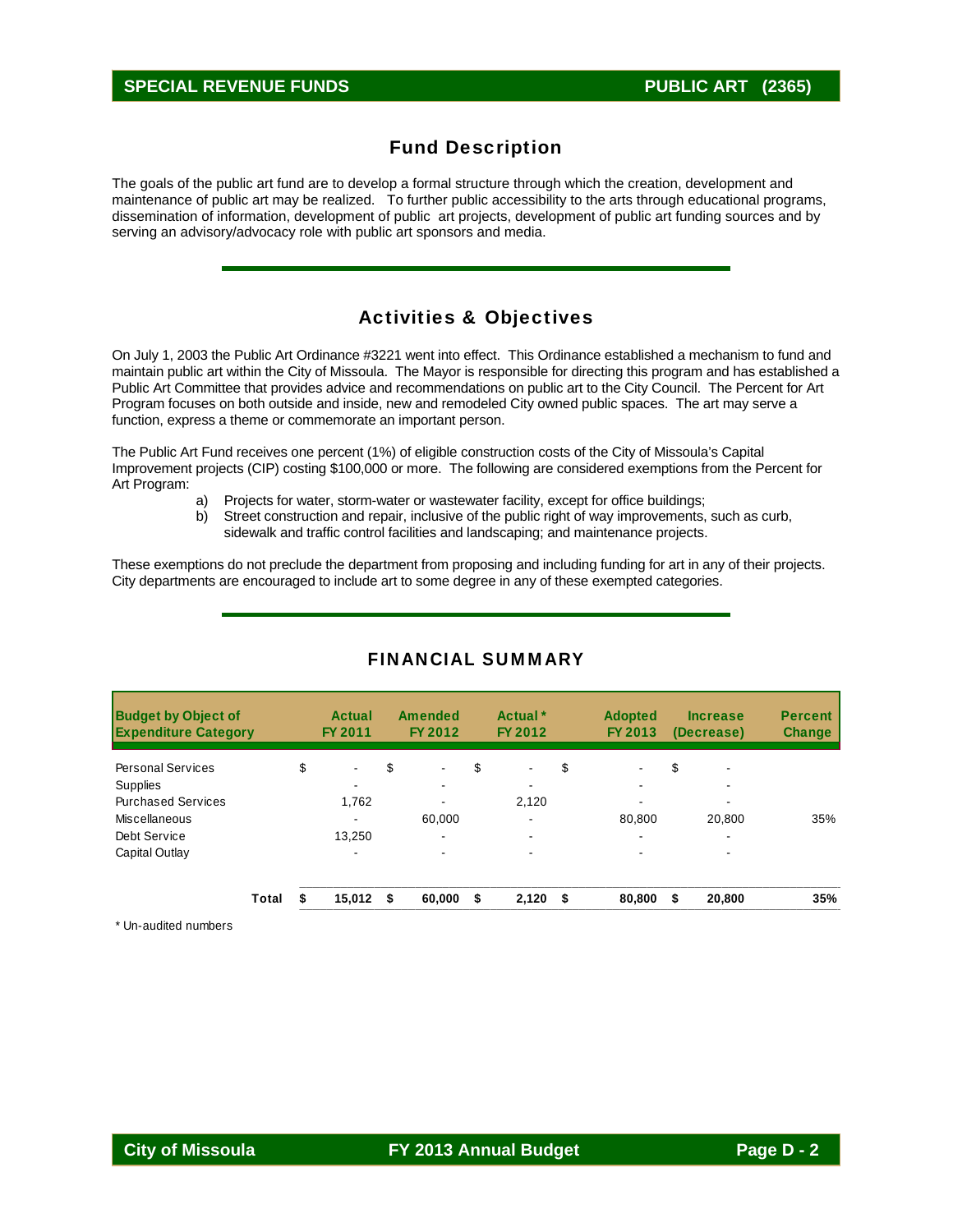The City has the authority to levy a special levy in addition to the All Purpose Levy for the costs of an employee health insurance plan. The City's health insurance plan is a self-insurance with the City paying claims costs up to a certain level. This fund received the tax revenues from the levy and transfers the funds to the general fund to offset the cost of health insurance.

# Activities & Objectives

Currently, the City of Missoula levies the dollar amount set by the caps, which is set at 12.56 mills. Additional dollars and mills are levied permissively under the 2372 Permissive Medical Levy Fund.

## FINANCIAL SUMMARY

| <b>Budget by Object of</b><br><b>Expenditure Category</b> | <b>Actual</b><br><b>FY 2011</b> |    | <b>Amended</b><br>FY 2012 | Actual *<br>FY 2012  | <b>Adopted</b><br>FY 2013 |     | <b>Increase</b><br>(Decrease) | <b>Percent</b><br><b>Change</b> |
|-----------------------------------------------------------|---------------------------------|----|---------------------------|----------------------|---------------------------|-----|-------------------------------|---------------------------------|
| <b>Personal Services</b>                                  | \$<br>۰                         | \$ | $\blacksquare$            | \$<br>$\blacksquare$ | \$                        | \$  | -                             |                                 |
| Supplies                                                  | -                               |    |                           | -                    | $\overline{\phantom{a}}$  |     |                               |                                 |
| <b>Purchased Services</b>                                 |                                 |    |                           |                      |                           |     |                               |                                 |
| Miscellaneous                                             | 1,038,338                       |    | 1,358,338                 | 1,358,338            | 1,358,338                 |     |                               | 0%                              |
| Debt Service                                              |                                 |    | $\overline{\phantom{a}}$  | -                    | $\overline{\phantom{0}}$  |     |                               |                                 |
| Capital Outlay                                            | ۰                               |    |                           | $\sim$               |                           |     | -                             |                                 |
| Total                                                     | 1,038,338                       | S  | 1,358,338                 | \$<br>1,358,338      | \$<br>1,358,338           | -\$ |                               | 0%                              |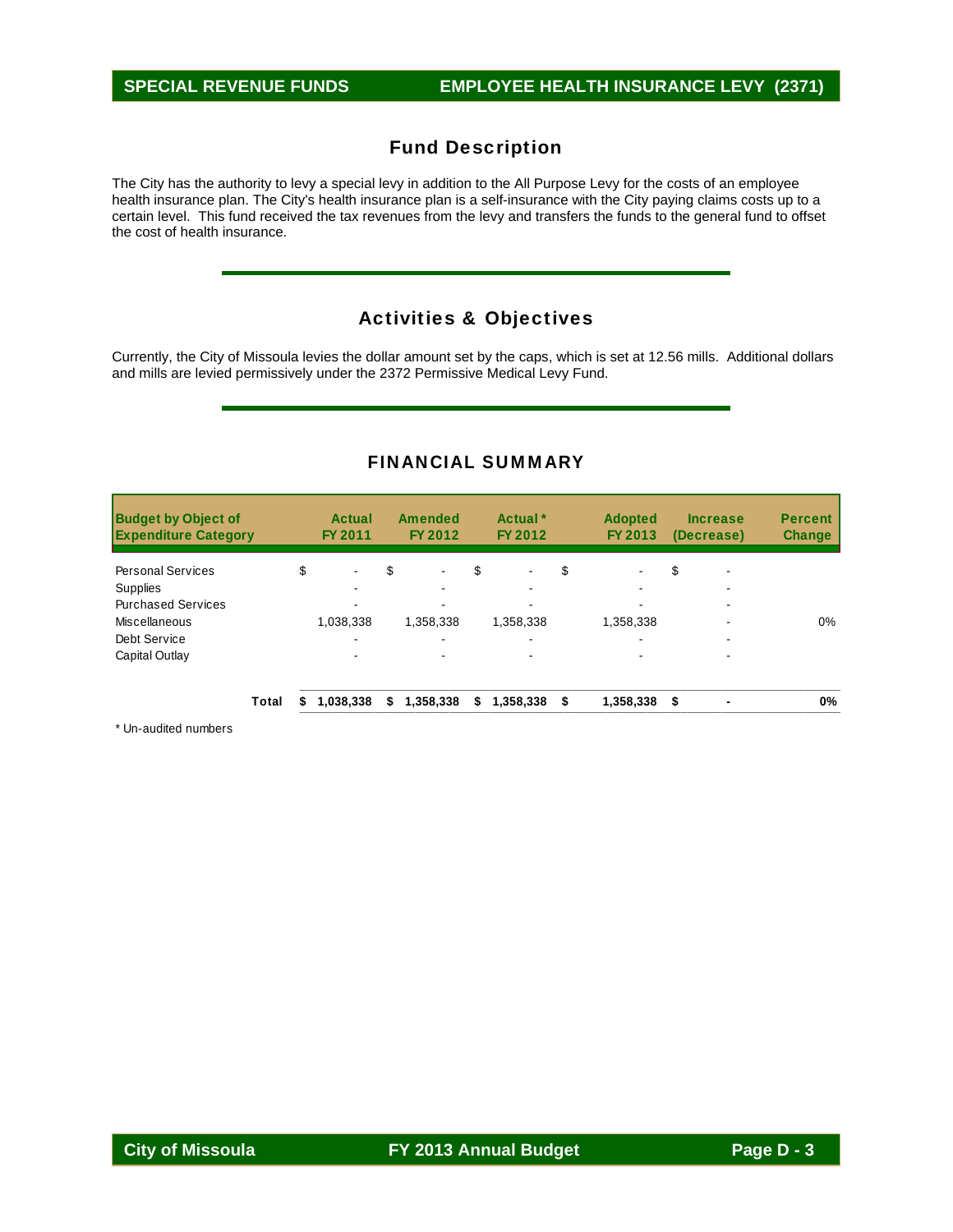The City has the authority to levy a special levy in addition to the All Purpose Levy for the costs of an employee health insurance plan. The City's health insurance plan is a self-insurance with the City paying claims costs up to a certain level. This fund received the tax revenues from the levy and transfers the funds to the general fund to offset the cost of health insurance.

# Activities & Objectives

The levy in FY13 is 25.83 mills compared with the FY12 levy of 24.32 mills.

## FINANCIAL SUMMARY

| <b>Budget by Object of</b><br><b>Expenditure Category</b> |    | <b>Actual</b><br>FY 2011 |    | <b>Amended</b><br>FY 2012 | Actual <sup>*</sup><br>FY 2012 | <b>Adopted</b><br>FY 2013 | <b>Increase</b><br>(Decrease) | <b>Percent</b><br><b>Change</b> |
|-----------------------------------------------------------|----|--------------------------|----|---------------------------|--------------------------------|---------------------------|-------------------------------|---------------------------------|
| <b>Personal Services</b>                                  | \$ | $\blacksquare$           | \$ | $\blacksquare$            | \$<br>$\blacksquare$           | \$                        | \$<br>-                       |                                 |
| Supplies                                                  |    |                          |    |                           |                                |                           |                               |                                 |
| <b>Purchased Services</b>                                 |    |                          |    |                           |                                |                           |                               |                                 |
| <b>Miscellaneous</b>                                      |    | 1,747,847                |    | 2,544,027                 | 2,544,027                      | 2,794,027                 | 250.000                       | 10%                             |
| Debt Service                                              |    | ۰.                       |    | ۰.                        |                                | -                         | ٠                             |                                 |
| Capital Outlay                                            |    | -                        |    |                           |                                |                           | -                             |                                 |
| Total                                                     | S  | 1,747,847                | S. | 2,544,027                 | \$<br>2,544,027                | \$<br>2.794.027           | \$<br>250,000                 | 10%                             |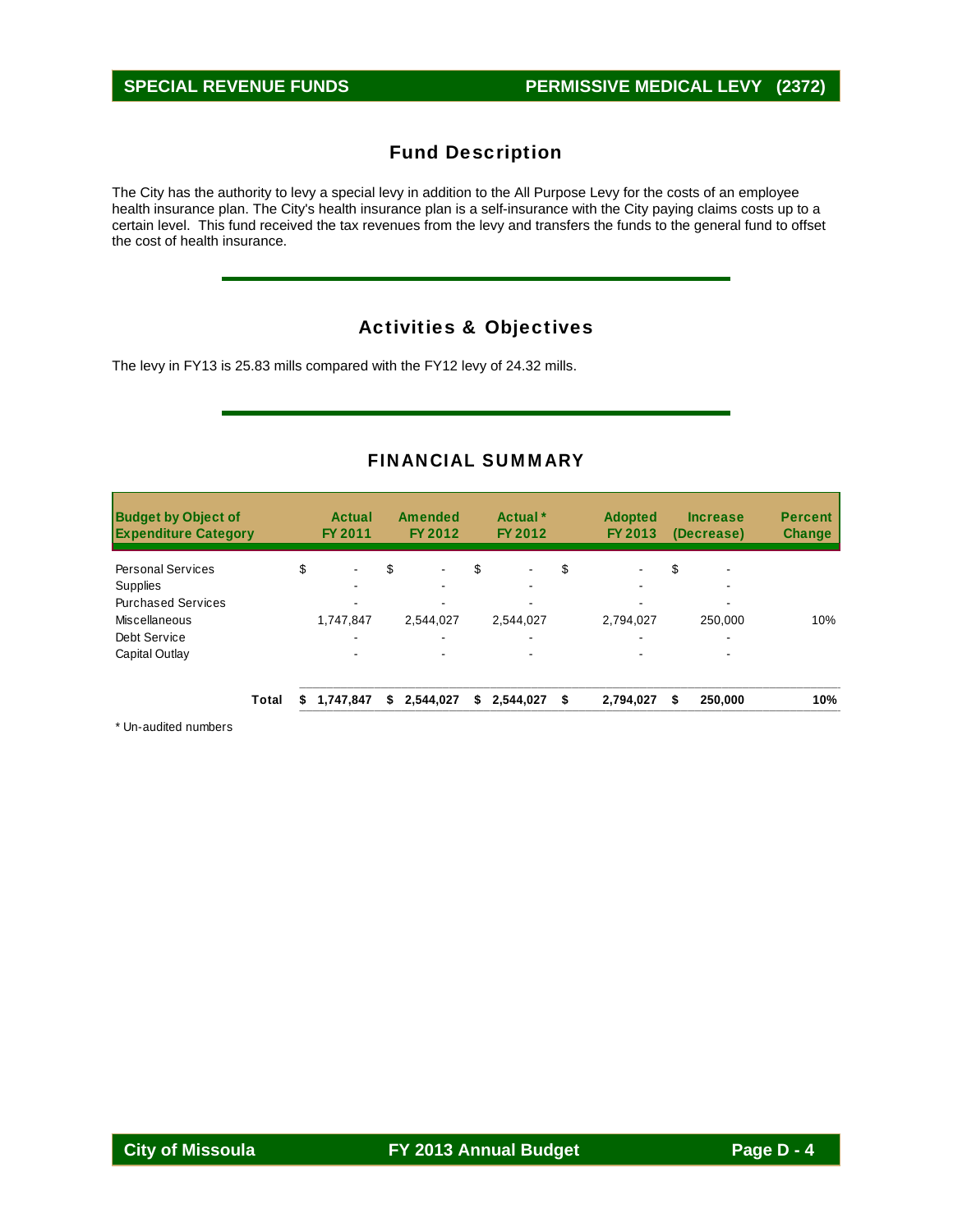The City adopted a 15 year non-exclusive franchise ordinance, Ordinance #3237, beginning on December 1, 2003 with Bresnan Communications covering the cable system in the Missoula Valley. The City will receive 5% of the gross revenues of Bresnan Communications plus twenty five cents per month per customer for capital equipment replacement and the development of a second government channel. The City adopted a similar ordinance with Cable Montana on March 7, 2005 with Ordinance#3278 covering the cable system up the Rattlesnake Valley. Cable Montana has since been acquired by Bresnan Communications as of July 1, 2005.

# Activities & Objectives

\$562,987 of franchise fees from Bresnan are projected and budgeted. The increase in Bresnan's remittances in the past was related primarily to market increases. The FY 11 budget assumes no growth.

Pursuant to a contract pending with the City, Missoula Community Access Television (MCAT) is budgeted to receive \$337,342 in FY 11.

|             |                                      | FY 2013   | FY 2012   |
|-------------|--------------------------------------|-----------|-----------|
| 350 Account | Cable TV Negotiator/Consultant       | \$5,000   | \$14.467  |
| 370 Account | Travel to training workshops         | 1.000     | 1,000     |
| 380 Account | Training on new regulations          | 1,000     | 1,000     |
| 390 Account |                                      |           |           |
| 500 Account |                                      |           |           |
| 700 Account | <b>MCAT Operations Contribution</b>  | 393,150   | 492.310   |
| 820 Account | <b>Transfer to General Fund</b>      | 269,320   | 206,816   |
| 840 Account | Contingency – decided by Council     | 0         |           |
| 940 Account | Capital-Replacement & Second Channel | 189,000   | 105.487   |
|             | Total                                | \$858,470 | \$821,080 |
|             |                                      |           |           |

### **OBJECTIVES:**

1. Monitor and take appropriate actions to implement any legislative changes to cable television regulations

## FINANCIAL SUMMARY

| <b>Budget by Object of</b><br><b>Expenditure Category</b> |       | Actual<br>FY 2011 | Amended<br>FY 2012   | Actual *<br>FY 2012  | <b>Adopted</b><br>FY 2013 | <b>Increase</b><br>(Decrease) | <b>Percent</b><br><b>Change</b> |
|-----------------------------------------------------------|-------|-------------------|----------------------|----------------------|---------------------------|-------------------------------|---------------------------------|
| <b>Personal Services</b>                                  |       | \$<br>$\sim$      | \$<br>$\blacksquare$ | \$<br>$\blacksquare$ | \$                        | \$                            |                                 |
| <b>Supplies</b>                                           |       | ۰.                |                      | -                    |                           | ۰                             |                                 |
| <b>Purchased Services</b>                                 |       | 888               | 16.467               | 6.411                | 7.000                     | (9, 467)                      | $-57%$                          |
| Miscellaneous                                             |       | 570.115           | 699.126              | 679.155              | 662.470                   | (36.656)                      | $-5%$                           |
| Debt Service                                              |       |                   |                      | $\,$                 |                           | ۰                             |                                 |
| Capital Outlay                                            |       | 48,182            | 105.487              | 105,487              | 189.000                   | 83,513                        | 79%                             |
|                                                           | Total | 619,184           | \$<br>821.080        | \$<br>791.052        | \$<br>858,470             | \$<br>37,390                  | 5%                              |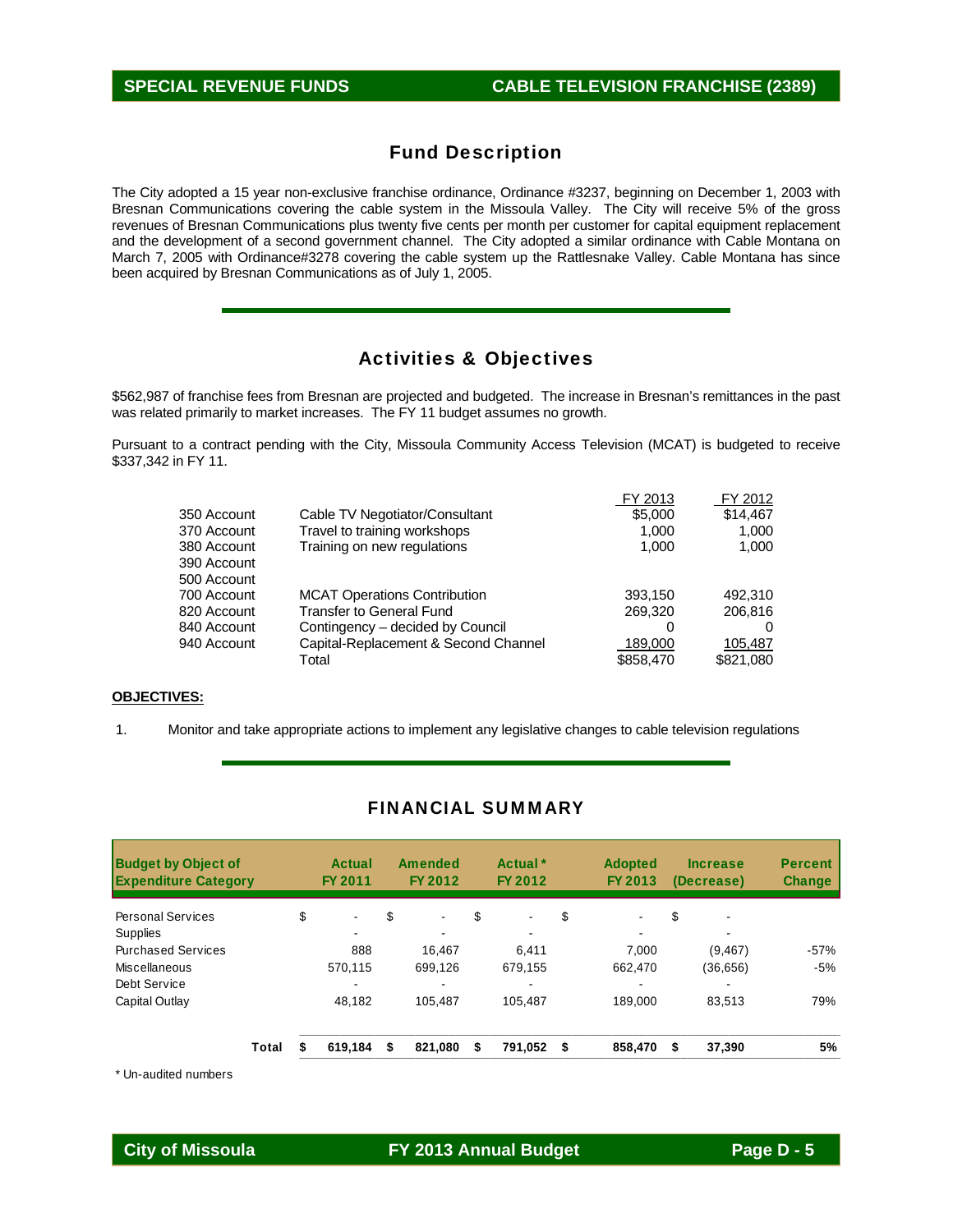# **SPECIAL REVENUE FUNDS** DRUG FORFEITURE (2390)

# Fund Description

Pursuant to Section 44-12-206 Montana Codes Annotated the City is entitled to receive property, money from sales of seized property, cash payments resulting from Justice of the Peace verdicts, and seized cash from drug related crimes provided that it has a Drug Forfeiture Fund. Money received in this fund has to be spent on drug related expenditures.

|    | <b>Activities &amp; Objectives</b>                                                                  |
|----|-----------------------------------------------------------------------------------------------------|
| 1. | To support enforcement of drug laws within the Missoula community as well as providing drug-related |
| 2. | training to department personnel.<br>Possible Equipment and Capital purchase could include:         |
|    | Vehicle(s)                                                                                          |
|    | <b>Computer Software</b>                                                                            |
|    | Surveillance Equipment                                                                              |
|    | K9 Program                                                                                          |
|    | SWAT training                                                                                       |
|    | SWAT equipment                                                                                      |
|    | Digital Camera(s)                                                                                   |
|    | Purchase of Evidence                                                                                |
|    | Drug Training                                                                                       |
|    | Total<br>\$27,800                                                                                   |

## FINANCIAL SUMMARY

| <b>Budget by Object of</b><br><b>Expenditure Category</b> |       | <b>FY 2011</b> | Actual                   | Amended<br><b>FY 2012</b> |    | Actual *<br><b>FY 2012</b> | <b>Adopted</b><br>FY 2013 |    | <b>Increase</b><br>(Decrease) | <b>Percent</b><br><b>Change</b> |
|-----------------------------------------------------------|-------|----------------|--------------------------|---------------------------|----|----------------------------|---------------------------|----|-------------------------------|---------------------------------|
| <b>Personal Services</b>                                  |       | \$             | $\blacksquare$           | \$<br>$\blacksquare$      | \$ | $\blacksquare$             | \$<br>$\blacksquare$      | \$ | $\overline{\phantom{0}}$      |                                 |
| Supplies                                                  |       |                | 4.543                    | 6,500                     |    | 9,890                      | 6,500                     |    | -                             | $0\%$                           |
| <b>Purchased Services</b>                                 |       |                | 12,355                   | 9,300                     |    | 18.579                     | 8.300                     |    | (1,000)                       | $-11%$                          |
| Miscellaneous                                             |       |                | 266                      | 1.000                     |    | -                          | 1.000                     |    | -                             | 0%                              |
| Debt Service                                              |       |                | $\overline{\phantom{0}}$ | $\overline{\phantom{a}}$  |    |                            | $\overline{\phantom{0}}$  |    | ۰                             |                                 |
| Capital Outlay                                            |       |                | ۰                        | 12.000                    |    |                            | 12.000                    |    | -                             | $0\%$                           |
|                                                           | Total |                | 17,163                   | \$<br>28,800              | S  | 28,470                     | \$<br>27,800              | £. | (1,000)                       | $-3%$                           |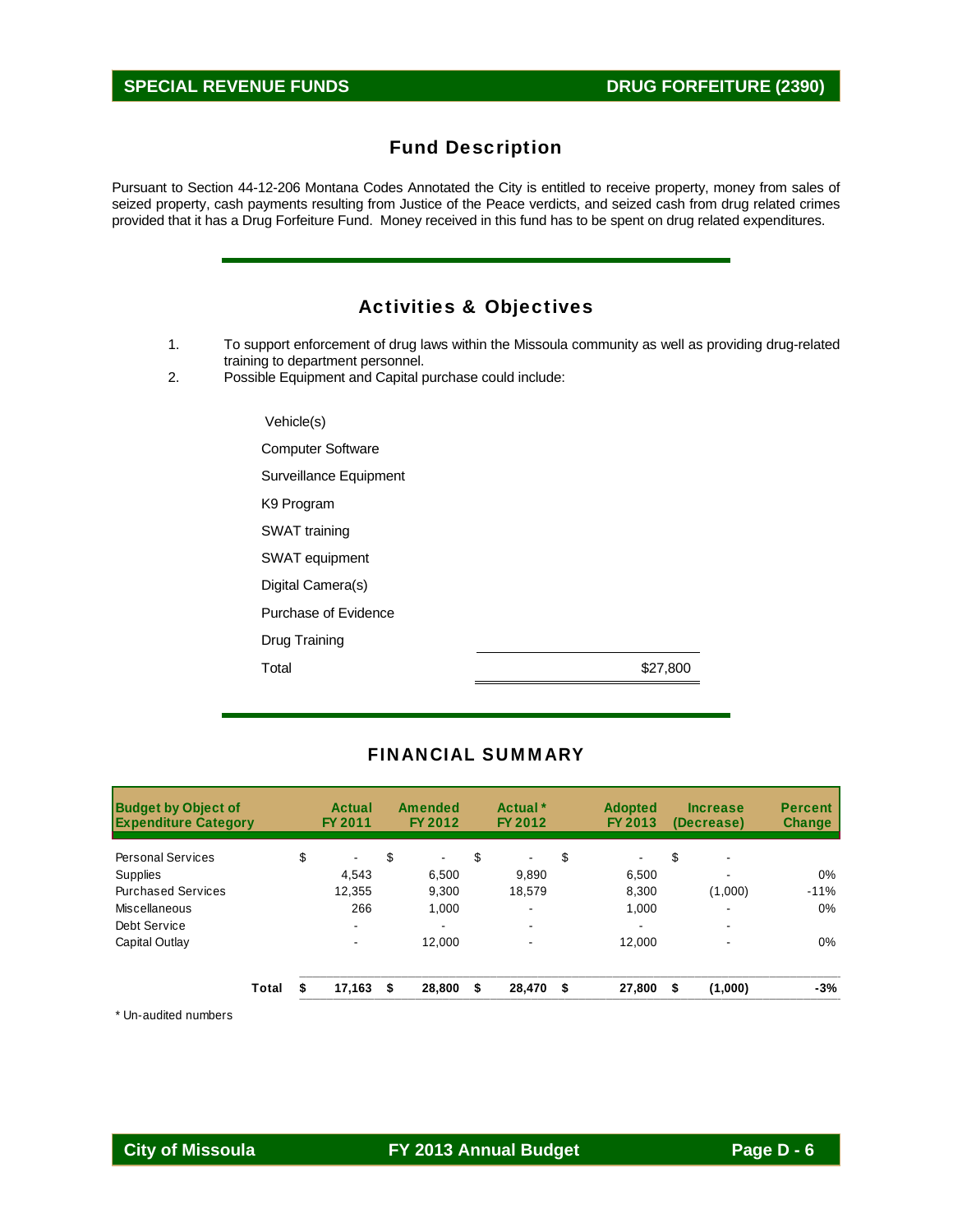This fund is to aid qualified landlords for rehabilitation work, in an effort to improve the rental housing stock in Missoula. In addition, this fund will be used to assist low to moderate income individuals.

# Activities & Objectives

The program income appropriations will be used to provide assistance to low and moderate income persons under the State of Montana CDBG Program Income Guidelines.

| <b>Budget by Object of</b><br><b>Expenditure Category</b> |       | <b>Actual</b><br>FY 2011 | <b>Amended</b><br>FY 2012      | Actual <sup>*</sup><br>FY 2012 | <b>Adopted</b><br>FY 2013 |    | <b>Increase</b><br>(Decrease) | <b>Percent</b><br><b>Change</b> |
|-----------------------------------------------------------|-------|--------------------------|--------------------------------|--------------------------------|---------------------------|----|-------------------------------|---------------------------------|
| <b>Personal Services</b>                                  |       | \$<br>$\sim$             | \$<br>$\overline{\phantom{0}}$ | \$<br>$\blacksquare$           | \$<br>۰.                  | \$ | $\overline{\phantom{a}}$      |                                 |
| <b>Supplies</b>                                           |       |                          | -                              | $\blacksquare$                 | $\,$                      |    | -                             |                                 |
| <b>Purchased Services</b>                                 |       | $\blacksquare$           | 2.315                          | $\overline{\phantom{a}}$       | 2,103                     |    | (212)                         | $-9%$                           |
| Miscellaneous                                             |       |                          | ۰.                             |                                | $\overline{\phantom{a}}$  |    | $\overline{\phantom{a}}$      |                                 |
| Debt Service                                              |       |                          |                                | $\overline{\phantom{0}}$       | -                         |    | -                             |                                 |
| Capital Outlay                                            |       | ۰                        |                                | $\overline{\phantom{a}}$       |                           |    | ۰                             |                                 |
|                                                           | Total | $\blacksquare$           | \$<br>$2,315$ \$               | $\overline{\phantom{0}}$       | \$<br>2,103               | £. | (212)                         | -9%                             |

## FINANCIAL SUMMARY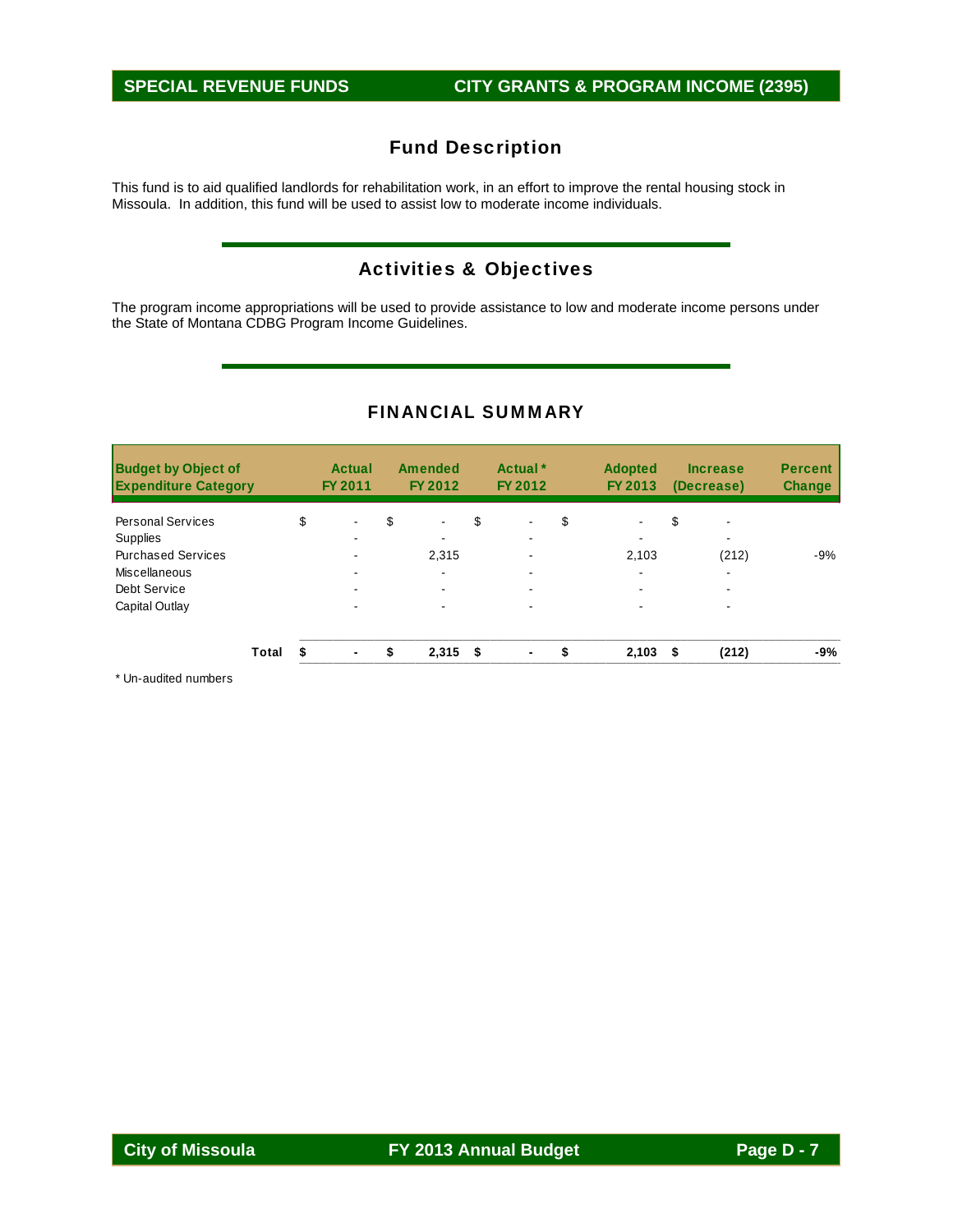The City of Missoula will use EECBG funding to create a Revolving Loan Fund, which will be made available for the implementation of energy efficiency and conservation measures. The Revolving Loan Fund will be modeled after the City's successful CDBG Loan Fund and will be competitive and open to the public.

RLF loans will directly assist business owners, non-profits and others to implement energy efficiency retrofits or other conservation measures as allowed within EECBG regulations. The program will offer low-interest rates as a financial incentive for participation and will revolve, allowing us to fund similar projects in the future.

# Activities & Objectives

Original \$150,000 seed money will be loaned no later than 12/1/12.

## FINANCIAL SUMMARY

| <b>Budget by Object of</b><br><b>Expenditure Category</b> |       | Actual<br>FY 2011    | Amended<br>FY 2012   | Actual *<br>FY 2012  | <b>Adopted</b><br>FY 2013      | <b>Increase</b><br>(Decrease) | <b>Percent</b><br><b>Change</b> |
|-----------------------------------------------------------|-------|----------------------|----------------------|----------------------|--------------------------------|-------------------------------|---------------------------------|
| <b>Personal Services</b>                                  |       | \$<br>$\blacksquare$ | \$                   | \$<br>$\blacksquare$ | \$<br>$\overline{\phantom{a}}$ | \$                            |                                 |
| Supplies                                                  |       |                      |                      | -                    | $\overline{\phantom{a}}$       |                               |                                 |
| <b>Purchased Services</b>                                 |       | ۰                    |                      | ۰.                   |                                | ۰                             |                                 |
| Miscellaneous                                             |       |                      |                      |                      | 150.000                        | 150,000                       |                                 |
| Debt Service                                              |       | ۰                    |                      | ۰                    | $\overline{\phantom{a}}$       | -                             |                                 |
| Capital Outlay                                            |       |                      |                      |                      |                                |                               |                                 |
|                                                           | Total | ۰                    | \$<br>$\blacksquare$ | \$<br>$\blacksquare$ | \$<br>150.000                  | \$<br>150,000                 |                                 |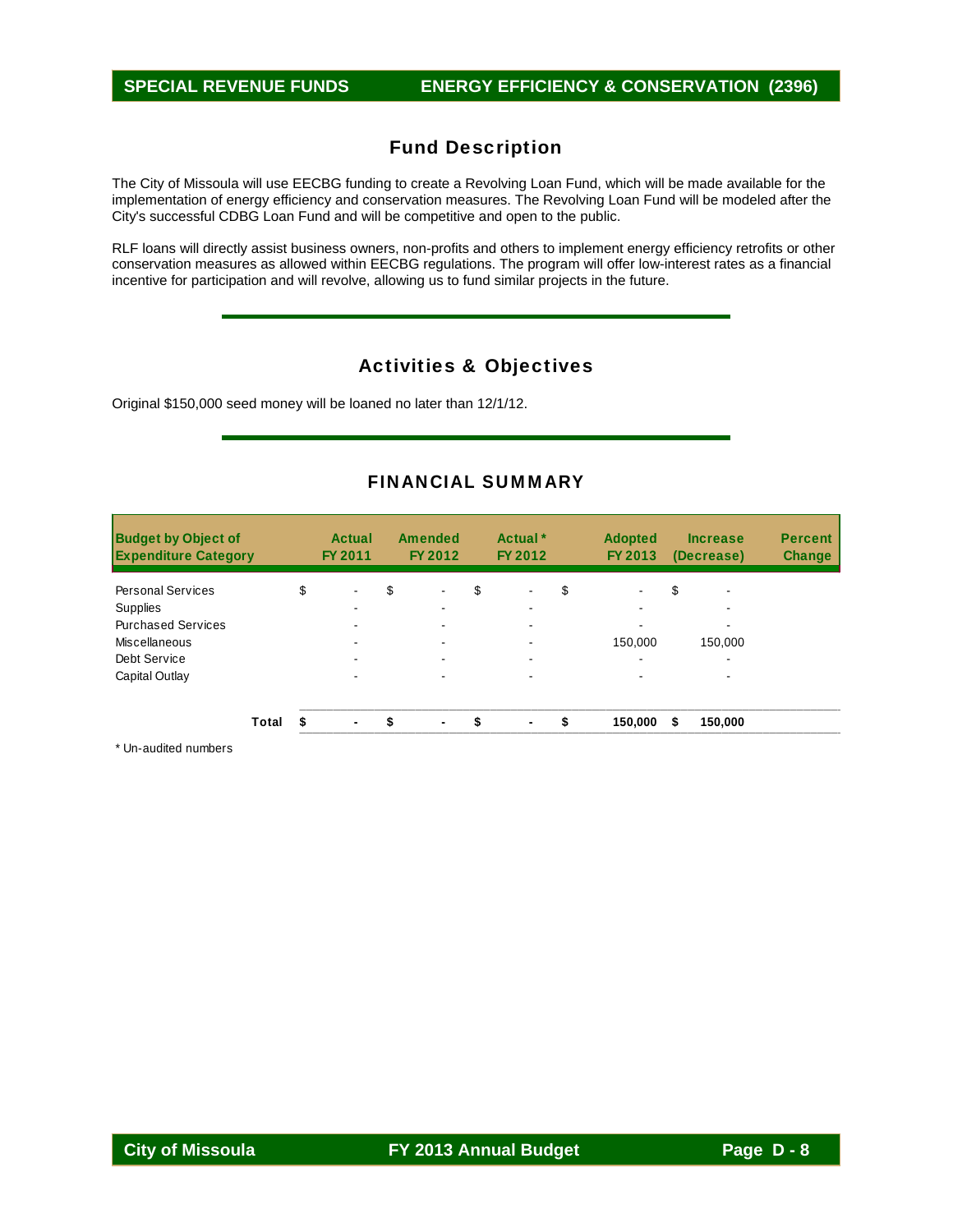The City, through the Uniform Building Code (UBC) has the authority to levy a special assessment on property where a building on the property has been declared a danger in need of abatement. The UBC requires that a separate fund be established to account for the costs of steps taken to abate a danger or demolish a building. The City Council may then levy a special assessment upon this property to recover its costs. This fund receives advances from the general fund to do the demolition, collects the lien assessment, and returns the money back to the general fund after collection of the assessment.

# Activities & Objectives

\$15,000 is appropriated in possible abatements. Advances come from the general fund and after collection of assessments, the money will be returned to the general fund.

| <b>Budget by Object of</b><br><b>Expenditure Category</b> |       | <b>Actual</b><br>FY 2011 | <b>Amended</b><br>FY 2012 | Actual *<br>FY 2012  |    | <b>Adopted</b><br>FY 2013 |     | <b>Increase</b><br>(Decrease) | <b>Percent</b><br><b>Change</b> |
|-----------------------------------------------------------|-------|--------------------------|---------------------------|----------------------|----|---------------------------|-----|-------------------------------|---------------------------------|
| <b>Personal Services</b>                                  |       | \$<br>$\blacksquare$     | \$                        | \$<br>$\,$           | \$ |                           | \$  | -                             |                                 |
| Supplies                                                  |       | -                        |                           | -                    |    | $\overline{\phantom{a}}$  |     |                               |                                 |
| <b>Purchased Services</b>                                 |       | ۰                        |                           | $\blacksquare$       |    |                           |     | ۰                             |                                 |
| Miscellaneous                                             |       |                          | 15.000                    | -                    |    | 15.000                    |     | -                             | $0\%$                           |
| Debt Service                                              |       | ۰                        |                           |                      |    | $\overline{\phantom{a}}$  |     |                               |                                 |
| Capital Outlay                                            |       |                          |                           |                      |    |                           |     |                               |                                 |
|                                                           | Total | ۰                        | \$<br>15,000              | \$<br>$\blacksquare$ | £. | 15,000                    | -\$ |                               | 0%                              |

## FINANCIAL SUMMARY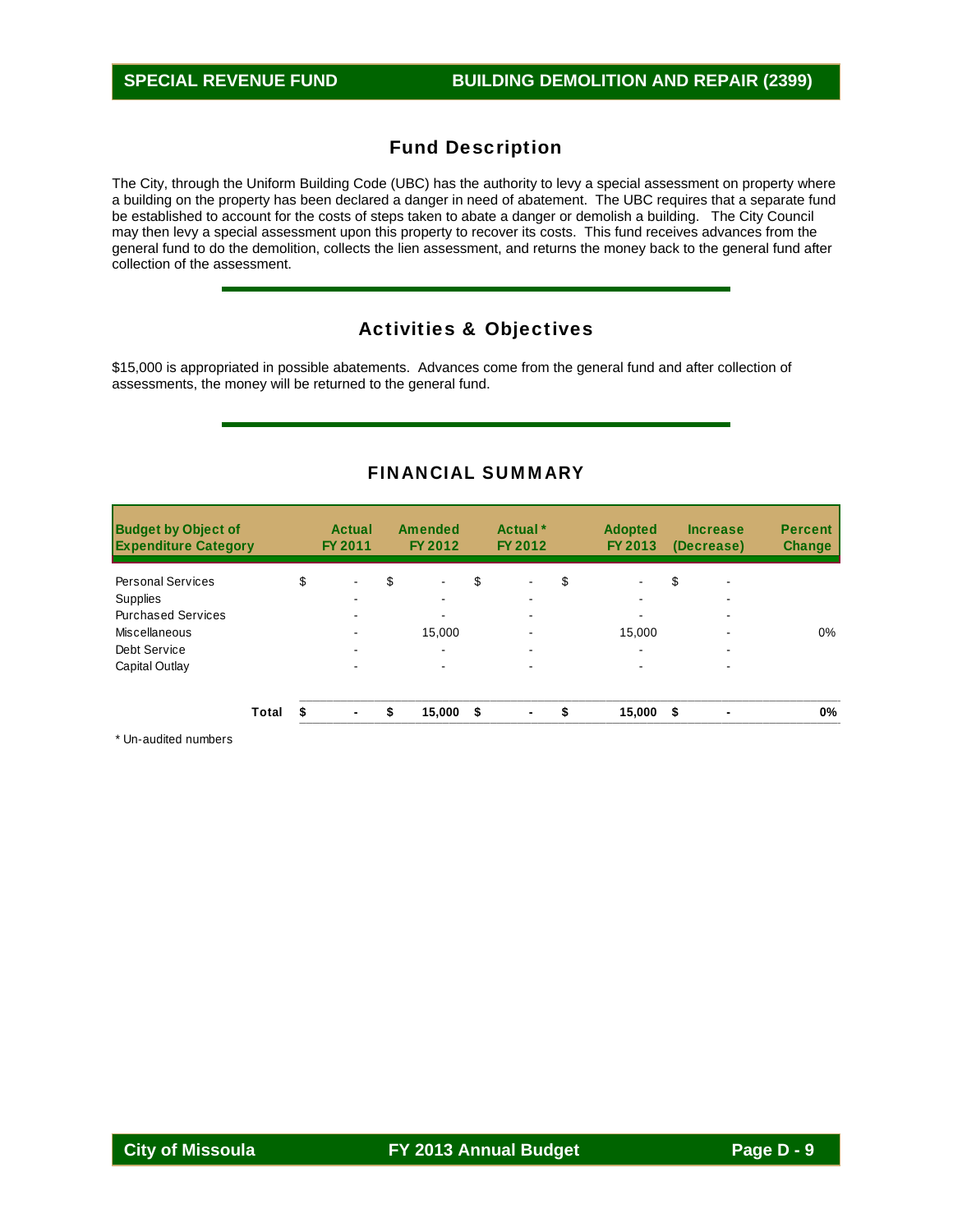The purpose of this fund is to pay 90% of the utility bills for the City's street lighting districts. The City assesses itself for 10% of this utility cost to handle the additional lighting needed at intersections.

# Activities & Objectives

Property owners in the City's street lighting districts are assessed each year for the cost of the utility bills for operating the lights in the districts.

|  |  |  |  |  | <b>FINANCIAL SUMMARY</b> |
|--|--|--|--|--|--------------------------|
|  |  |  |  |  |                          |

| <b>Budget by Object of</b><br><b>Expenditure Category</b> |       | <b>Actual</b><br>FY 2011 |    | <b>Amended</b><br>FY 2012 |    | Actual <sup>*</sup><br>FY 2012 |    | <b>Adopted</b><br>FY 2013 |    | <b>Increase</b><br>(Decrease) | <b>Percent</b><br><b>Change</b> |
|-----------------------------------------------------------|-------|--------------------------|----|---------------------------|----|--------------------------------|----|---------------------------|----|-------------------------------|---------------------------------|
| <b>Personal Services</b>                                  |       | \$<br>$\blacksquare$     | \$ | $\blacksquare$            | \$ | $\blacksquare$                 | \$ | $\blacksquare$            | \$ | $\overline{\phantom{0}}$      |                                 |
| Supplies                                                  |       |                          |    |                           |    | -                              |    | $\overline{\phantom{0}}$  |    | -                             |                                 |
| <b>Purchased Services</b>                                 |       | 291.301                  |    | 323.627                   |    | 322.720                        |    | 339.268                   |    | 15.641                        | 5%                              |
| Miscellaneous                                             |       | ۰                        |    | $\blacksquare$            |    | $\blacksquare$                 |    | $\overline{\phantom{a}}$  |    | -                             |                                 |
| Debt Service                                              |       | ۰                        |    |                           |    |                                |    |                           |    |                               |                                 |
| Capital Outlay                                            |       |                          |    |                           |    |                                |    |                           |    |                               |                                 |
|                                                           | Total | 291.301                  | S  | 323.627                   | S  | 322,720                        | S. | 339,268                   | £. | 15,641                        | 5%                              |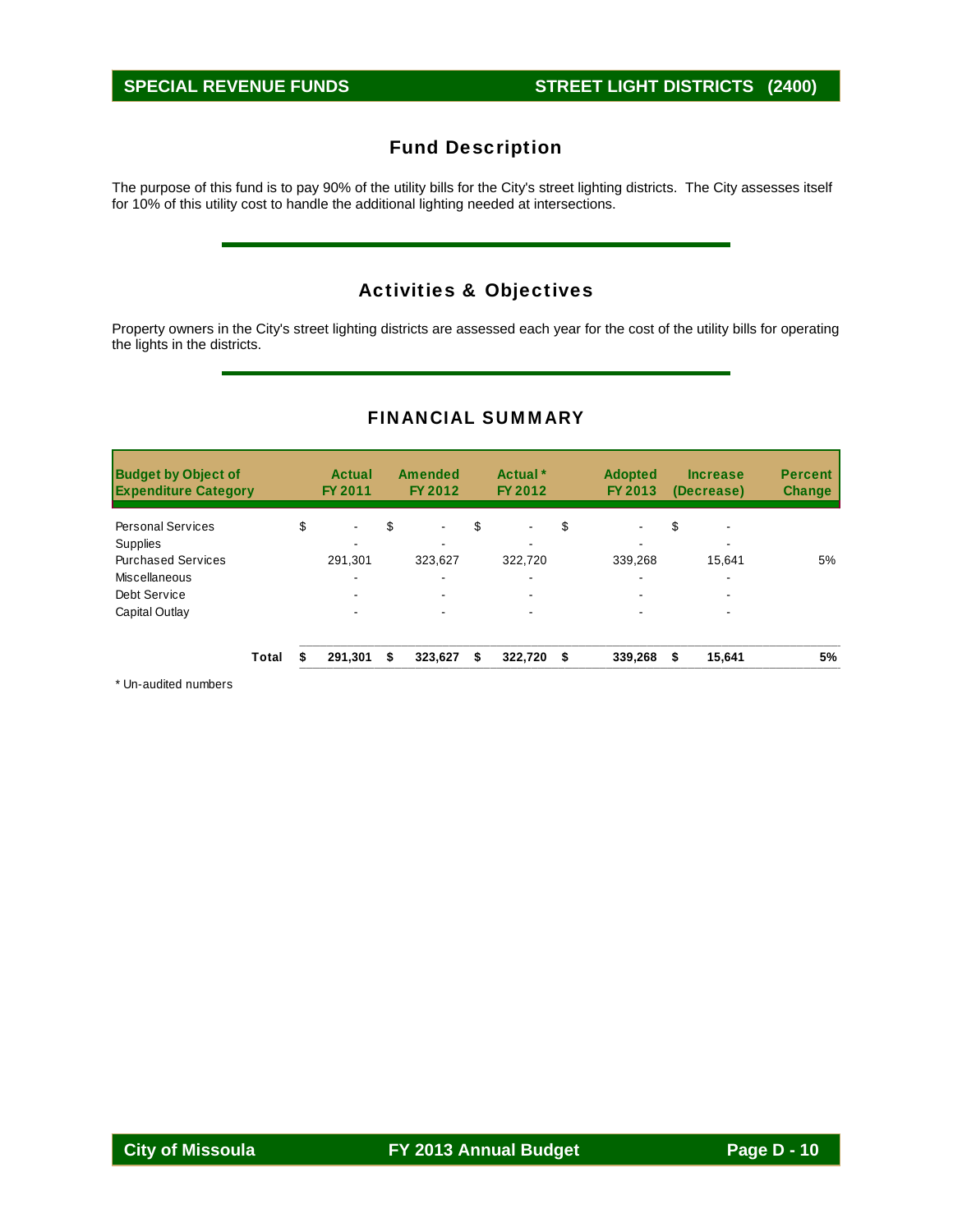The purpose of this fund is to pay for the services associated with the maintenance and care of Street Maintenance District #1. These services include weekly flushing of the streets and pickup of street rubbish from containers within the right-of-way

# Activities & Objectives

The costs associated with this district are actually expended out of the General Fund. Annually the assessments collected by this fund are transferred into the General Fund to offset those costs.

| <b>Budget by Object of</b><br><b>Expenditure Category</b> |       | Actual<br>FY 2011 |    | <b>Amended</b><br>FY 2012 | Actual <sup>*</sup><br>FY 2012 | <b>Adopted</b><br>FY 2013 |    | <b>Increase</b><br>(Decrease) | <b>Percent</b><br><b>Change</b> |
|-----------------------------------------------------------|-------|-------------------|----|---------------------------|--------------------------------|---------------------------|----|-------------------------------|---------------------------------|
| <b>Personal Services</b>                                  |       | \$<br>۰           | \$ | $\blacksquare$            | \$<br>$\blacksquare$           | \$<br>$\blacksquare$      | \$ | $\overline{\phantom{0}}$      |                                 |
| Supplies                                                  |       |                   |    |                           |                                |                           |    |                               |                                 |
| <b>Purchased Services</b>                                 |       | 20,696            |    | 21,288                    | 18,432                         | 21,288                    |    | -                             | 0%                              |
| <b>Miscellaneous</b>                                      |       | 35.984            |    | 34,132                    | 36.988                         | 27,281                    |    | (6, 851)                      | $-20%$                          |
| Debt Service                                              |       |                   |    | $\overline{\phantom{a}}$  |                                | $\overline{\phantom{a}}$  |    |                               |                                 |
| Capital Outlay                                            |       |                   |    |                           |                                |                           |    |                               |                                 |
|                                                           | Total | 56.680            | S  | 55,420                    | \$<br>55,420                   | \$<br>48,569              | S  | (6, 851)                      | $-12%$                          |

## FINANCIAL SUMMARY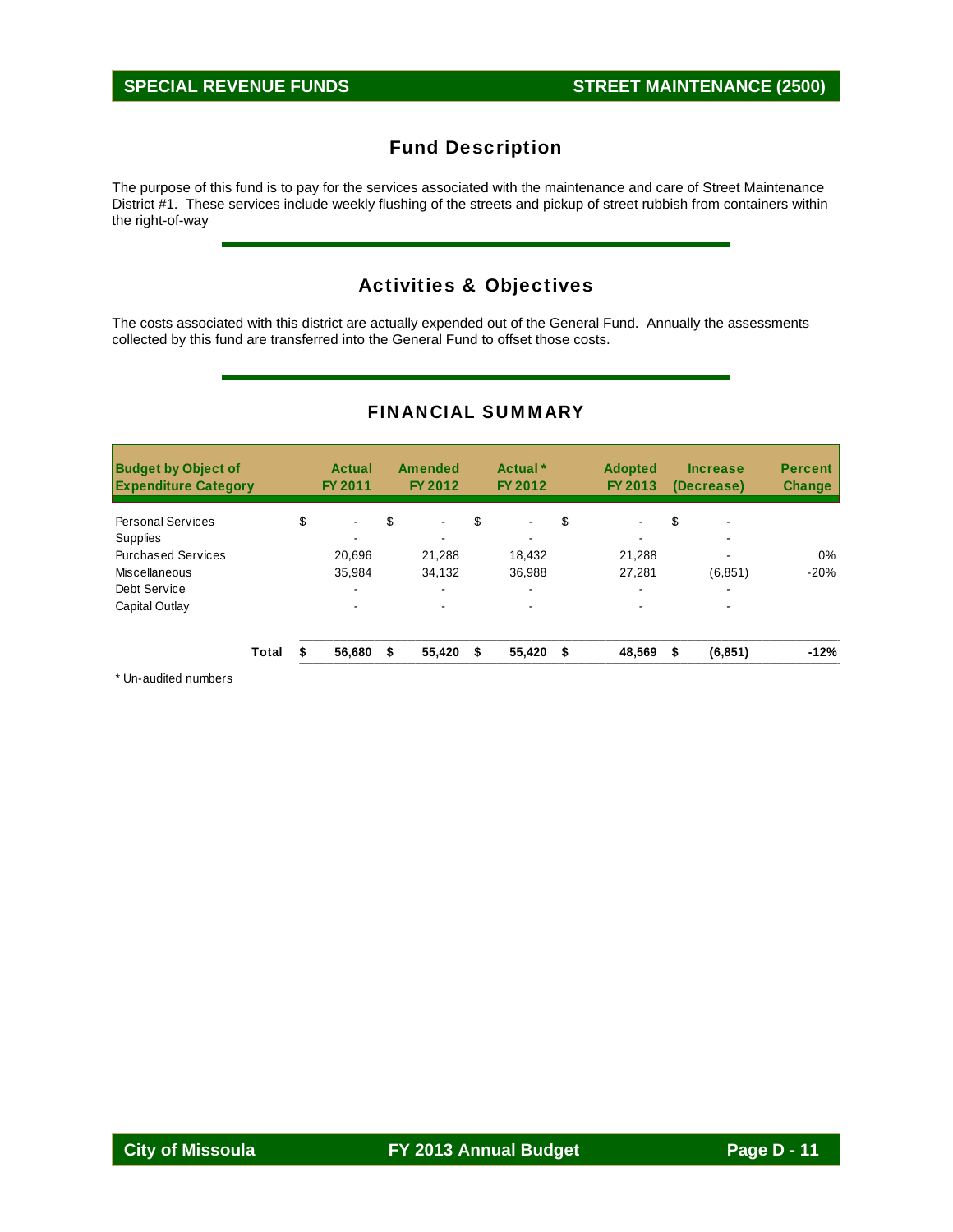## **SPECIAL REVENUE FUNDS ROAD DISTRICT 1 (2512)**

## Program Description – Work-plan

This program encompasses a City-wide road district entitled "CITY OF MISSOULA ROAD DISTRICT NUMBER 1" designed to maintain the current level of service as provided to all city residents. The assessment is used for the purpose of funding the purchase of materials necessary for ongoing maintenance, repair, improvement, construction, and reconstruction of city streets, alleys, parking lots, storm water facilities, and other public facilities located in the public right-of-way and/or within public easements.

The assessment funds a portion (\$240,000) of the materials necessary to implement the City's year-round street maintenance operations and transportation related Capital Improvements Program, specifically CIP S-15 Street Improvements Major Maintenance. The street improvements CIP encompass a combination of: 1) Reconstruction of completely deteriorated streets; 2) Overlays on the streets showing the most duress; and 3) Chip sealing to prolong the life of the streets that have only moderate deterioration.

The assessment also funds a portion (\$60,000) of the cost of sidewalk improvements on city streets, specifically assistance for residential owner occupied property owners for a portion of the costs on installing American with Disabilities Act (ADA) compliant curb ramps in conjunction with CIP S-16 Annual Sidewalk Installation Replacement Program. This program systematically replaces hazardous and deteriorated sidewalks and installs curb ramps throughout the existing sidewalk system of Missoula, and installs new curbs and sidewalks where there are none.

# City Strategic Plan & Department's Implementation Strategy

Goal # 1 Fiscal Sustainability

- Strategy: We will maintain or improve the level of service to citizens.
	- o The City-wide road district funds a portion of the materials budget to maintain the current level of service as provided to all city residents.
- Strategy: We will work toward sustaining and diversifying fiscal resources.
	- o The road district provides financial assistance to property owners for ADA curb ramps as an additional financial resource to reduce sidewalk installation assessment costs. Staff will develop and implement guidelines for using this additional money to assist property owners.

| <b>Budget by Object of</b><br><b>Expenditure Category</b> |       | Actual *<br>FY 2011      | Amended<br>FY 2012             | Actual <sup>*</sup><br>FY 2012 | <b>Adopted</b><br>FY 2013 |    | <b>Increase</b><br>(Decrease) | <b>Percent</b><br><b>Change</b> |
|-----------------------------------------------------------|-------|--------------------------|--------------------------------|--------------------------------|---------------------------|----|-------------------------------|---------------------------------|
| <b>Personal Services</b>                                  |       | \$<br>164.606            | \$<br>$\overline{\phantom{0}}$ | \$<br>$\sim$                   | \$<br>13.826              | \$ | 13.826                        |                                 |
| <b>Supplies</b>                                           |       | 45.974                   | 164.799                        | 159.967                        | 186.483                   |    | 21.684                        | 13%                             |
| <b>Purchased Services</b>                                 |       | 4.755                    |                                | 351                            | ۰                         |    | ۰.                            |                                 |
| Miscellaneous                                             |       | 24.684                   | 75.201                         | 75.201                         | 75.201                    |    | ۰                             | 0%                              |
| Debt Service                                              |       | $\overline{\phantom{a}}$ |                                | -                              | -                         |    |                               |                                 |
| Capital Outlay                                            |       |                          | 60.000                         | 38.625                         | 78,000                    |    | 18.000                        | 30%                             |
|                                                           | Total | 240.018                  | \$<br>300,000                  | 274,144                        | \$<br>353.510             | S  | 53.510                        | 18%                             |

## FINANCIAL SUMMARY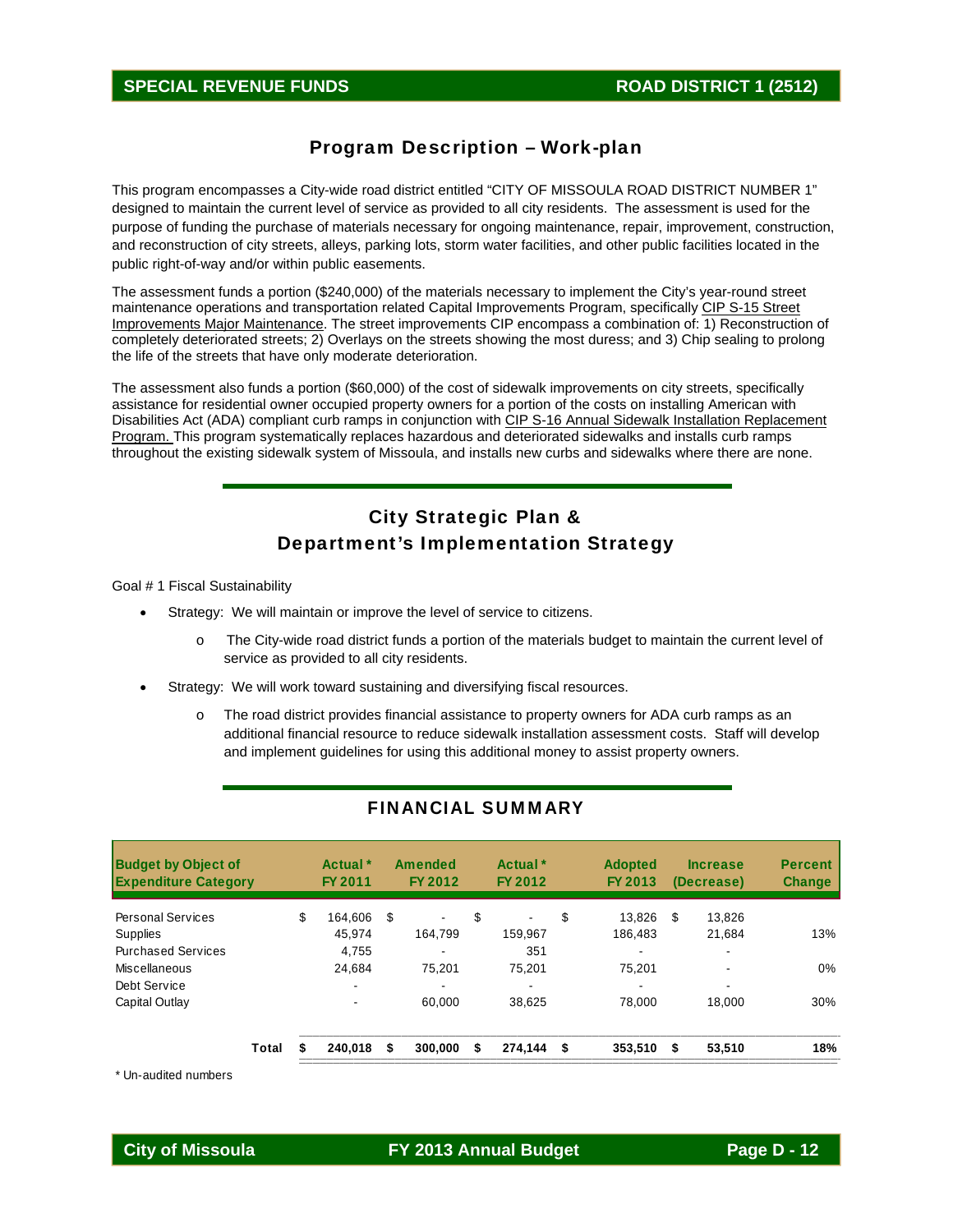# **SPECIAL REVENUE FUNDS** ROAD DISTRICT 1 (2512)

## **2013 Budget Highlights**

### **New request**s:

- **Flood Control Maintenance** Funds Requested: **\$ 10,000** Army Corps of Engineers required maintenance of Missoula storm water flood control levees (\$10,000) on the Clark Fork River and Grant Creek Levees
- **.25 Winter Seasonal Employee –** Funds Requested: **\$ 13,826** Additional winter operations staff funding for better service response during snow operations to reduce the number of snow related complaints
- **GPS Tracking Units on Street Vehicles** Funds Requested: **21,684** Global Positioning System (GPS) units on Streets Division equipment (\$21,684) for real-time supervision, enhanced efficiency of service delivery, and reduced fuel consumption during Street Division operations
- **Mountain Line Transit Transfer Center** Funds Requested: **\$ 8,000** Mountain Line Transit Transfer Center landscape buffer to be installed in conjunction with safety and functional rehabilitation as described in CIP CS 19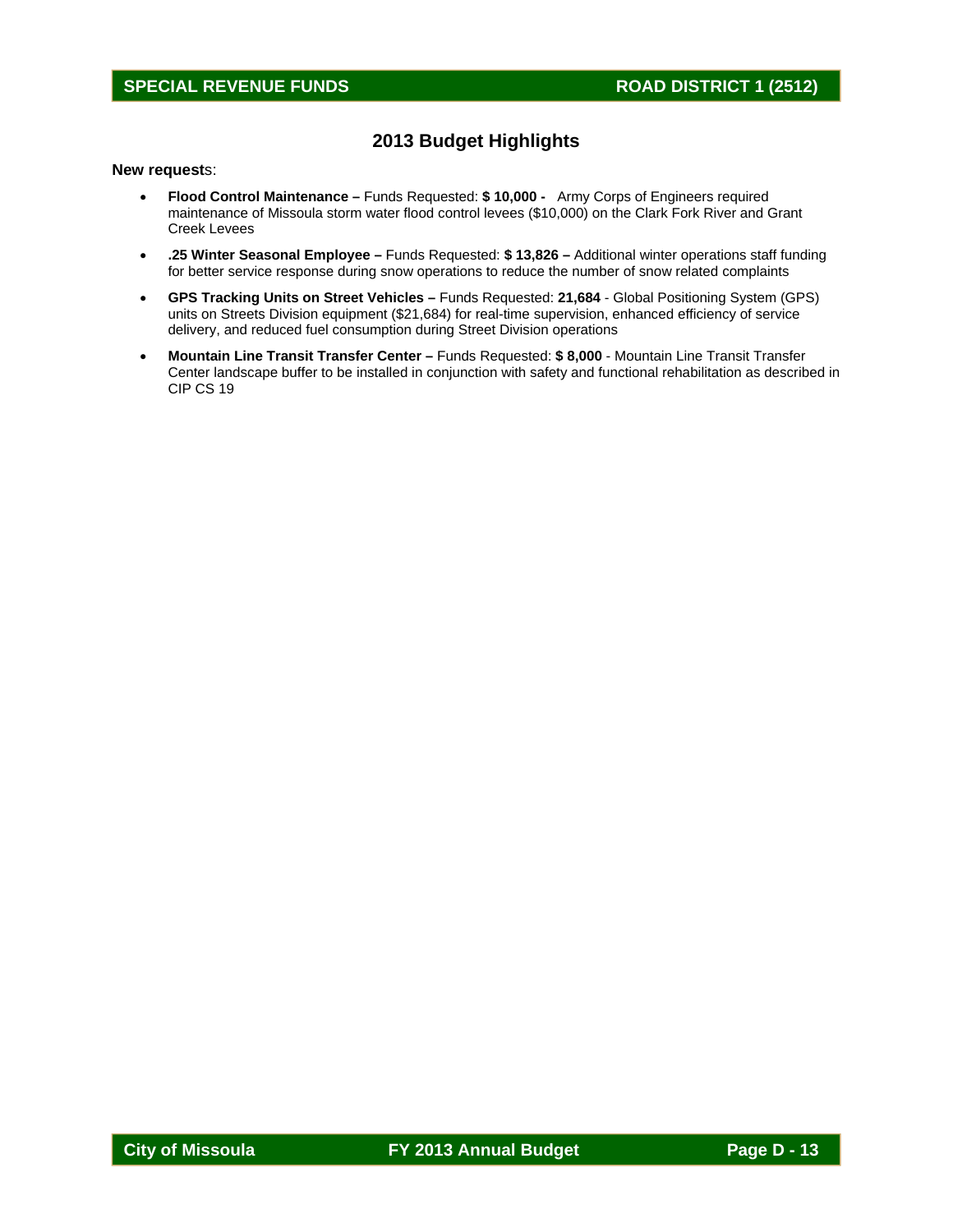## Program Description – Work plan

This program encompasses a city-wide park district entitled "CITY OF MISSOULA PARK DISTRICT NUMBER 1" designed to maintain the base level of service (FY09) provided to all city residents. An annual assessment will be established for the purpose of funding and/or financing costs associated with providing services including but not limited to: (1) Maintenance, repair, replacement, upkeep, installation, improvement, operational enhancement, construction, reconstruction, acquisition of land and/or (2) Implementation of measures required to maintain public health safety or meet legal or regulatory requirements, and/or (3)Purchasing, replacing and/or maintaining equipment, tools or vehicles used to carry out the functions described herein, and/or (4) Any other functions, labor, supplies and/or materials necessary for management and maintenance of City-owned facilities, lands and equipment under the responsibility and care of the City of Missoula Parks and Recreation Department including but not limited to: Public Parks and Park areas (as described in the master Parks and Recreation plan for the greater Missoula area, Recreation facilities, trails, open space (as defined by the City of Missoula Urban Area Open Space Plan), urban forest, medians, boulevards, pathways, sidewalks, public easements and other facilities located in the City and/or owned by the City; and providing for other matters properly relating thereto.

# City Strategic Plan & Department's Implementation Strategy

Goal #1: Quality of Life for All Citizens

- Strategy: We will work together to meet basic human needs with dignity for all.
	- o Plant 190 trees per year with increase of 90-100 trees from Park District 1 and remainder from general fund.

Fund will be use for purchasing materials as allocated below:

Park Maintenance Routine:

- Operating Supplies @ \$39,326
- Supplies Repair and Maintenance @ \$31,801
- Professional Services @ \$4,920
- Purchased Services Repair and Maintenance @ \$25,862

Conservation Lands Management

• Professional Services @ \$37,127

Urban Forestry

- 
- Operating Supplies @ \$14,352<br>• Supplies Repair and Maintena Supplies - Repair and Maintenance @ \$3,952
- Professional services @ \$2,660

Per Council Resolution \$40,000 is dedicated specifically to Urban Forest maintenance

- \$10,000 for purchase and installation of new trees for parks and ROW
- \$30,000 for responding to hazards and risk management as identified by staff or citizens, with any remaining balance to be used for cyclical block pruning.

Missoula Parks and Recreations' guiding Mission is to enhance the quality of life in our community by: Promoting Health and Wellness, Protecting the Environment; Educating and Enhancing the lives of Citizens through-out our Community by providing and maintaining diverse, accessible, and scenic parks, open spaces, and trails and numerous recreational opportunities.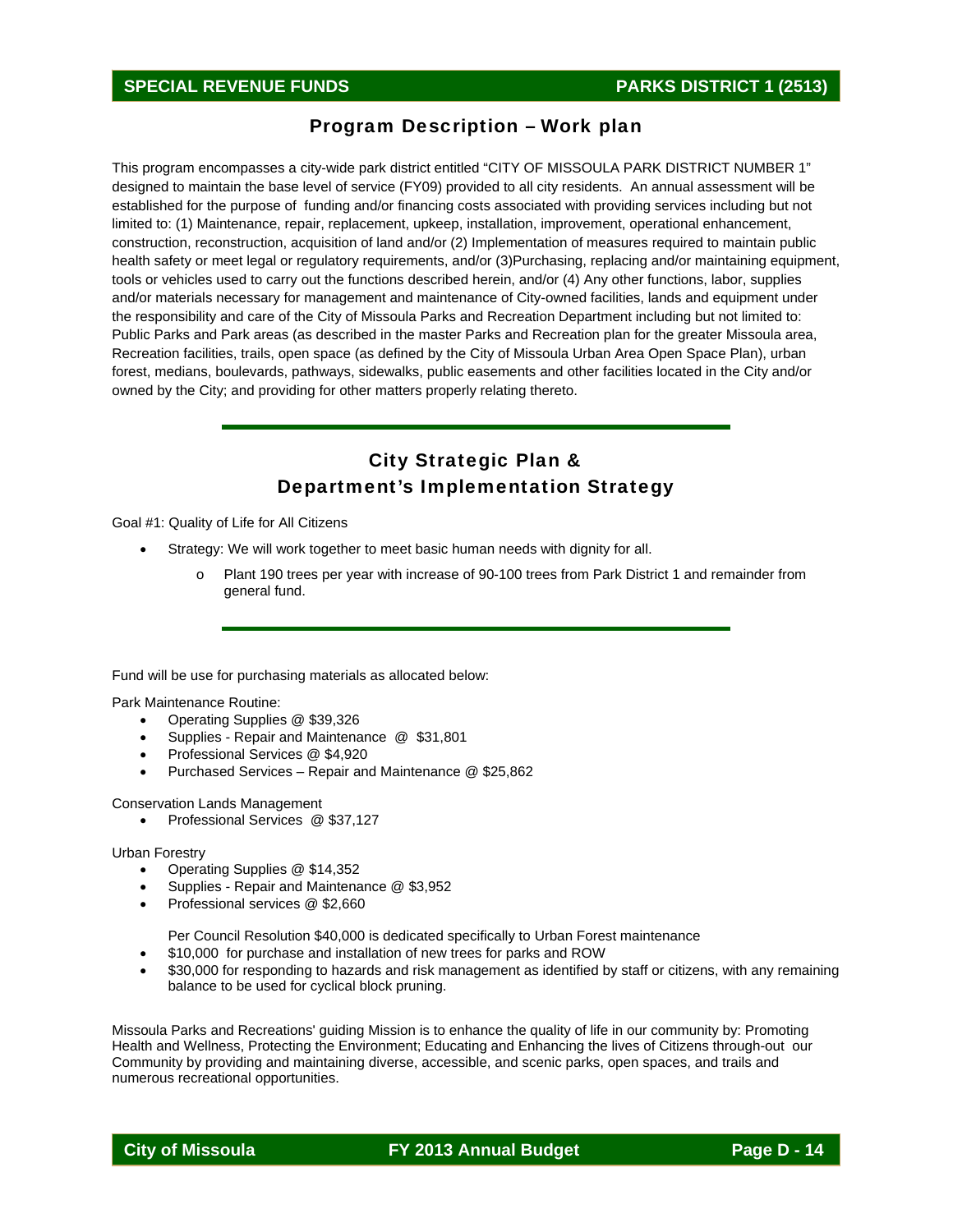| <b>Budget by Object of</b><br><b>Expenditure Category</b> |       | Actual <sup>*</sup><br><b>FY 2011</b> | <b>Amended</b><br>FY 2012      | Actual *<br>FY 2012      | <b>Adopted</b><br>FY 2013 | <b>Increase</b><br>(Decrease) | <b>Percent</b><br><b>Change</b> |
|-----------------------------------------------------------|-------|---------------------------------------|--------------------------------|--------------------------|---------------------------|-------------------------------|---------------------------------|
| <b>Personal Services</b>                                  |       | \$<br>109.544                         | \$<br>$\overline{\phantom{a}}$ | \$<br>$\blacksquare$     | \$<br>31.340              | \$<br>31.340                  |                                 |
| <b>Supplies</b>                                           |       | 30.282                                | 89,431                         | 80.191                   | 161.607                   | 72.176                        | 81%                             |
| <b>Purchased Services</b>                                 |       | 36,381                                | 135,089                        | 132,997                  | 187.841                   | 52,752                        | 39%                             |
| Miscellaneous                                             |       |                                       | -                              | ٠                        |                           |                               |                                 |
| Debt Service                                              |       |                                       |                                |                          |                           |                               |                                 |
| Capital Outlay                                            |       | $\blacksquare$                        | $\blacksquare$                 | $\overline{\phantom{a}}$ | 130.000                   | 130.000                       |                                 |
|                                                           | Total | 176,207                               | \$<br>224,520                  | \$<br>213,188 \$         | 510,788                   | \$<br>286,268                 | 128%                            |
| * Un-audited numbers                                      |       |                                       |                                |                          |                           |                               |                                 |

## FINANCIAL SUMMARY

## **FY 2013 Budget Highlights**

The approved increase in park district funding for FY13 will provide for improvement in core parks and greenways maintenance services particularly where those services were reduced in past years. Priorities include but are not limited to:

## **CLM \$19, 205 (\$9,205 Grant, \$10,000 Park District)**

### **Research Specialist/Assistant will assist and/or manage existing and new research projects, such as:**

- A comprehensive recreational use study. Study will help us learn about recreational use patterns, compliance / posted regulations and get input from trail users concerning management of our open space.
- Basic monitoring of vegetation management efforts. For example, monitor % of successful establishment of saplings used in restoration. Monitor efficacy and non-target impacts of herbicide spraying (especially new herbicides or old herbicides on new plants). Monitor success of restoration of disturbed areas (for example; trails construction/rehab, Norway maple removals in Greenough). This basic monitoring will be very useful for adjusting timing/species/protocols for vegetation management, making the Parks Department more efficient and effective.
- Long-term cushion plant monitoring. Monitor plant changes in cushion plant communities on the N. Hills and Mt. Jumbo. • Maintenance of multiple photo points across multiple properties. • Using native annuals as a cover crop to restore areas invaded by cheat grass. Learning objective: novel approaches and new techniques to restore cheat grass infested rangeland
- Mitchell's long-term plant community monitoring on the N. Hills and Mt. Sentinel. Last year we reestablished several transects which were installed by a graduate student in 1955. Learning Objective: compare local changes in plant community composition (since 1955) and track changes into the future. This is essential information for us to describe and predict what plants we need to reestablish on site and/or to redefine our goals based on what can grow on site.

### **Park Maintenance \$75,000**

- Focus on deferred turf care, proper irrigation, fertilization, aeration, weed control and top dressing of the Parks system turf areas. Areas which were cut to reallocate available funds to fuel & utilities or to adjust for reduced budget.
- Routine maintenance of playgrounds, asphalt, park infrastructure to ensure safety and proper upkeep of the systems assets. • Provide alternate restroom facilities in areas lacking and or to extend the facility's seasons.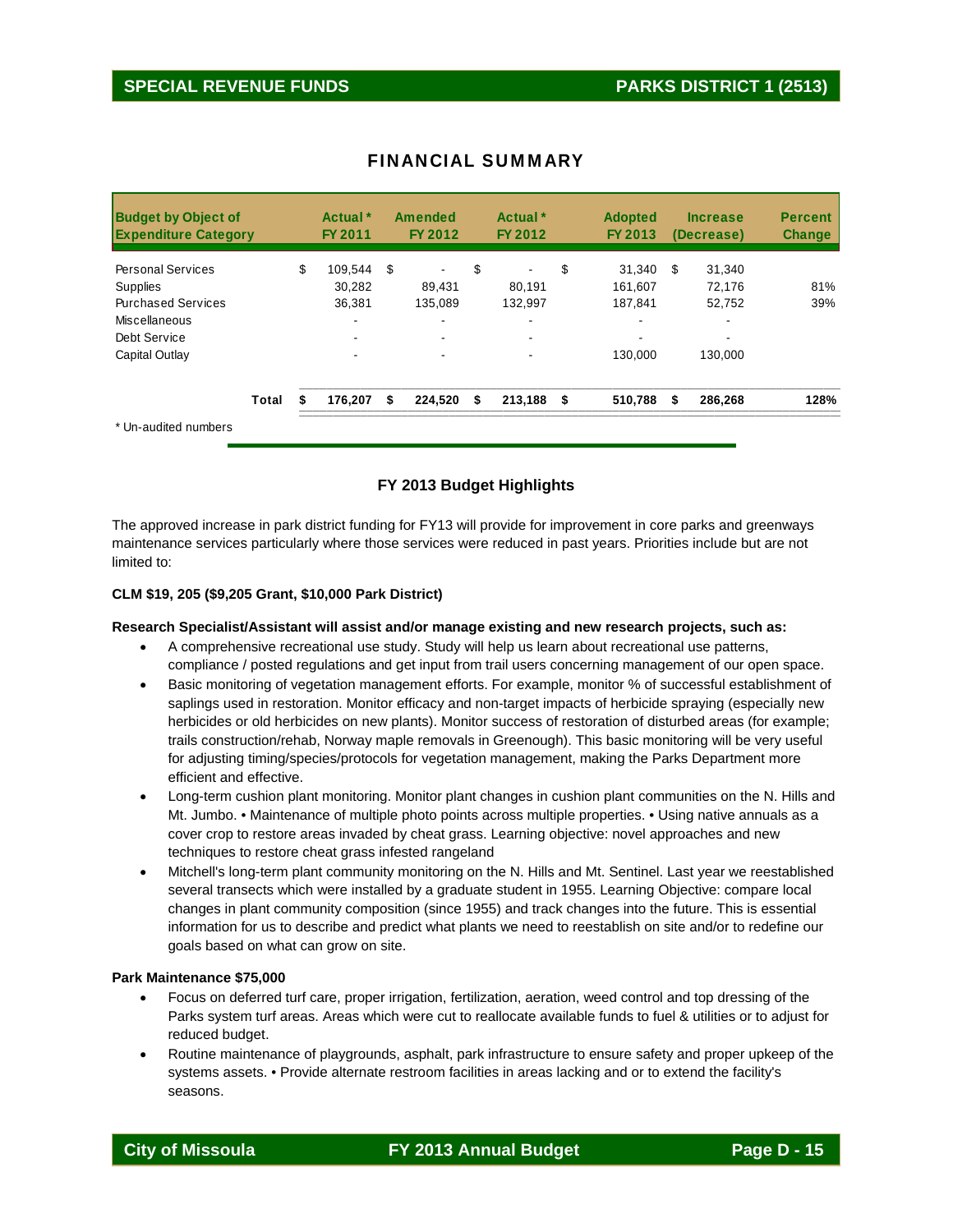## **SPECIAL REVENUE FUNDS PARKS DISTRICT 1 (2513)**

- Help to address additional and new developed parks that came on line during the recession and the City has been unable to fund operations: 44 Ranch, Maloney Ranch, White Pine Park, and Silver Park.
- Fertilization, aeration and weed treatment of sports and general turf areas throughout the system with emphasis on Caras Park, Playfair Park, and McCormick Park and other sports fields.
- Install mulching kits on remaining mowing equipment for more sustainable turf health and quality, weed control, and water conservation.
- Playground maintenance, especially fall zone upkeep, at Pineview, Bonner, Maloney, Franklin, Lafray, Rose Memorial, Westside, McLeod and McCormick parks.
- Various irrigation system maintenance repairs including identified challenges at Nicole, Garland, and Sacajawea parks.
- Pothole and minor pavement repairs and maintenance of McCormick Park parking lot.
- Fence repairs at sports ball field complexes.
- Repainting of basketball and tennis court lines at various sites, funds permitting.

## **Greenways & Horticulture \$32,184**

- These funds will be utilized to perform maintenance on right of ways, medians and trails which have not been funded in previous years.
- Turf cares, plant bed vegetation, weed control and general upkeep of areas has been from funds tapped from other programs. Funds are needed to ensure maintenance resources are adequate to revitalize and sustain these existing community assets.
- Increased frequency of maintenance for landscaped rights-of-way to better keep up with weed growth, with an emphasis on Reserve Street Medians, Higgins Street Roundabout, and 39th Street medians.
- Pothole and minor pavement repairs and maintenance for asphalt commuter trails.

### **Pruning and Hazard** Tree **care \$10,000**

- Increase contract removal of dead ROW trees, stump grinding and replanting.
- Purchase and use tree watering bags to improve new tree survival and reduce costs to provide supplemental water.

### **Repair, Renovation, Improvements CIP \$70,000**

- Completion of the R MacDonald Riverfront Trail paving at the Clark Fork Natural Park enhances the commuter potential and ADA access at Missoula's busiest section of trail. Asphalt surfaces allow for much improved snow and ice removal and significantly reduce mud. (\$6250)
- Repair of damaged trails, damaged or vandalized playground, and/or the repair of shelters allows the Department to mitigate potential safety and liability concerns. (\$23,750)
- Implementation Plan for Cyclical Maintenance of Infrastructure -Funds will be utilized in the development of a long-range plan to address developed park infrastructure and amenities that require major work or replacement due to:
- Public safety concerns, age, condition, code compliance, and to sustainably manage park maintenance costs. Funds will primarily be used to hire consultants that can provide accurate costing information and support a public involvement process. (~\$40K)

In summary, the funds in Greenways and Horticulture and Park Maintenance, totaling ~\$107K, brings the Department close to FY09 funding levels in routine park maintenance. A number of parks, trails, conservation lands, and ROW improvements have been added during this four year period, making the added park district funding critically important to maintaining a system that contributes significantly to Missoula resident's quality of life, as well as our community's economic and environmental sustainability.

The new and additional funds dedicated to our aged Urban Forest have been extremely beneficial as we begin to address the most deficient areas and trees. The new conservation lands researcher is a good investment in our ability to practice adaptive and best practices management of these lands.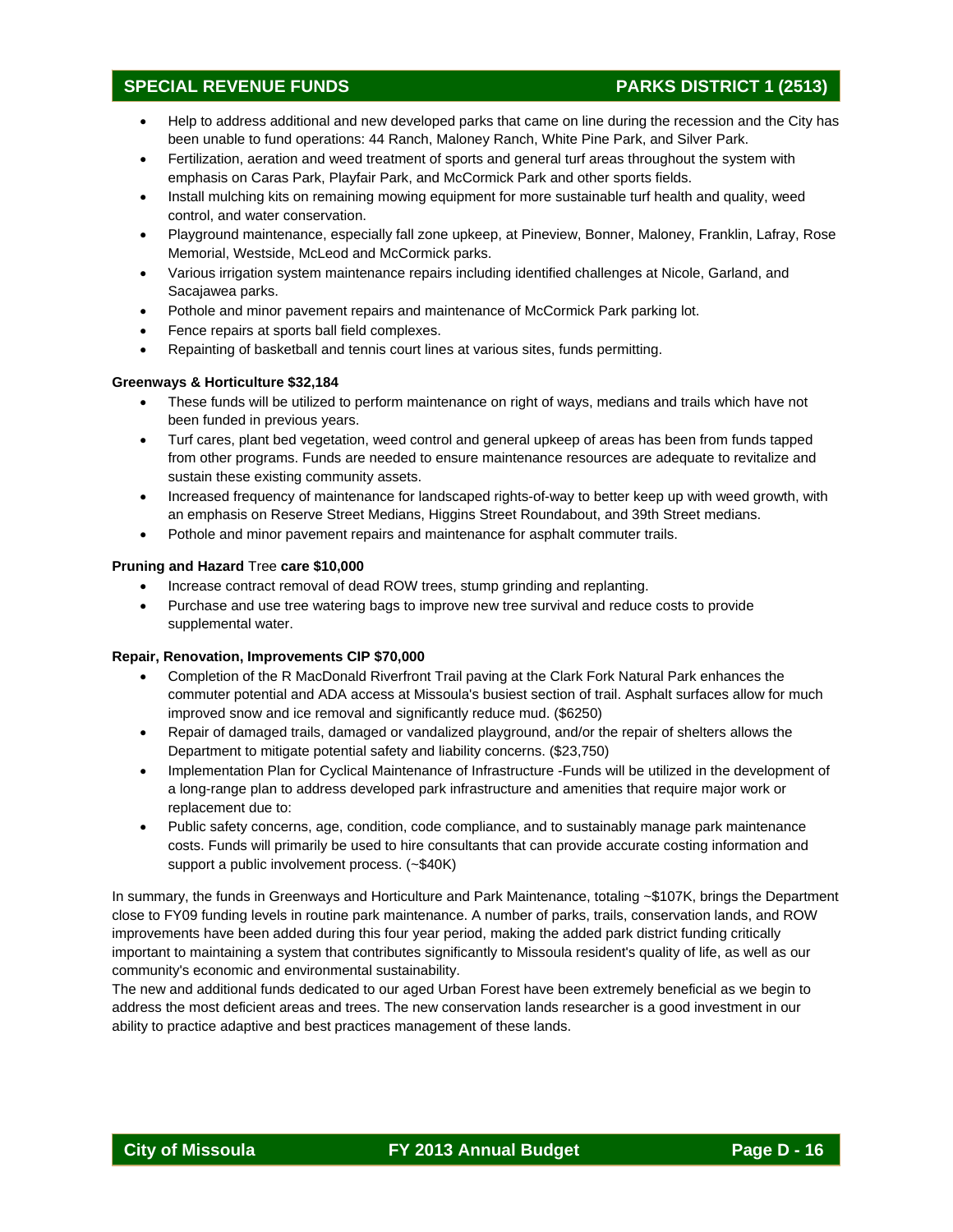# Program Description – (2820)

This fund is set up to receive and distribute gasoline tax revenues from the State. Pursuant to M.C.A. § 15-70-202, expenditures from this fund are restricted to labor and materials for street improvements and cannot be used for equipment purchases.

# Activities and Objectives

## **Direct Expenditures for FY 2013:**

|                                                          | <b>TOTAL FUND EXPENDITURES:</b>   | \$1,283,449 |             |
|----------------------------------------------------------|-----------------------------------|-------------|-------------|
|                                                          | <b>Total Interfund Transfers:</b> | \$564,000   |             |
| Transfer to 1000.320 fund for labor costs                |                                   | \$564.000   | Account 820 |
| Interfund transfers for FY 2013:                         |                                   |             |             |
|                                                          | <b>Total Direct Expenditures:</b> | \$719,449   |             |
| Lolo Trail Study - CIP Item CS-21                        |                                   | \$10,000    | Account 350 |
| <b>Epoxy Crosswalks</b>                                  |                                   | \$15,000    | Account 350 |
| Van Buren Street Reconstruction                          |                                   | \$15,000    | Account 930 |
| Epoxy bike lane striping project – local match plus ICAP |                                   | \$5,624     | Account 500 |
| Engineering, soil tests, and materials tests             |                                   | \$5,000     | Account 350 |
| Chip seal aggregate                                      |                                   | \$109,125   | Account 930 |
| Sand (winter street sanding)                             |                                   | \$25,400    | Account 930 |
| Chip seal emulsified asphalt and distribution            |                                   | \$286,000   | Account 930 |
| Asphalt for street paving                                |                                   | \$218,300   | Account 930 |
| Annual sidewalk replacement program                      |                                   | \$30,000    | Account 930 |

## FINANCIAL SUMMARY

| <b>Budget by Object of</b><br><b>Expenditure Category</b> |       | Actual<br>FY 2011 |    | Amended<br>FY 2012 | Actual <sup>*</sup><br>FY 2012 |    | <b>Adopted</b><br>FY 2013 | <b>Increase</b><br>(Decrease) | <b>Percent</b><br><b>Change</b> |
|-----------------------------------------------------------|-------|-------------------|----|--------------------|--------------------------------|----|---------------------------|-------------------------------|---------------------------------|
| <b>Personal Services</b>                                  |       | \$<br>$\sim$      | \$ | $\blacksquare$     | \$                             | \$ |                           | \$                            |                                 |
| <b>Supplies</b>                                           |       |                   |    |                    |                                |    |                           |                               |                                 |
| <b>Purchased Services</b>                                 |       |                   |    | 5.000              | 6.000                          |    | 20,000                    | 15.000                        | 300%                            |
| Miscellaneous                                             |       | 564.000           |    | 571.987            | 564.000                        |    | 569.624                   | (2,363)                       | 0%                              |
| Debt Service                                              |       |                   |    |                    |                                |    |                           |                               |                                 |
| Capital Outlay                                            |       | 441,135           |    | 592.210            | 552,675                        |    | 693,825                   | 101,615                       | 17%                             |
|                                                           | Total | 1.005.135         | S  | 1,169,197          | \$<br>1.122.675                | S. | 1,283,449                 | \$<br>114.252                 | 10%                             |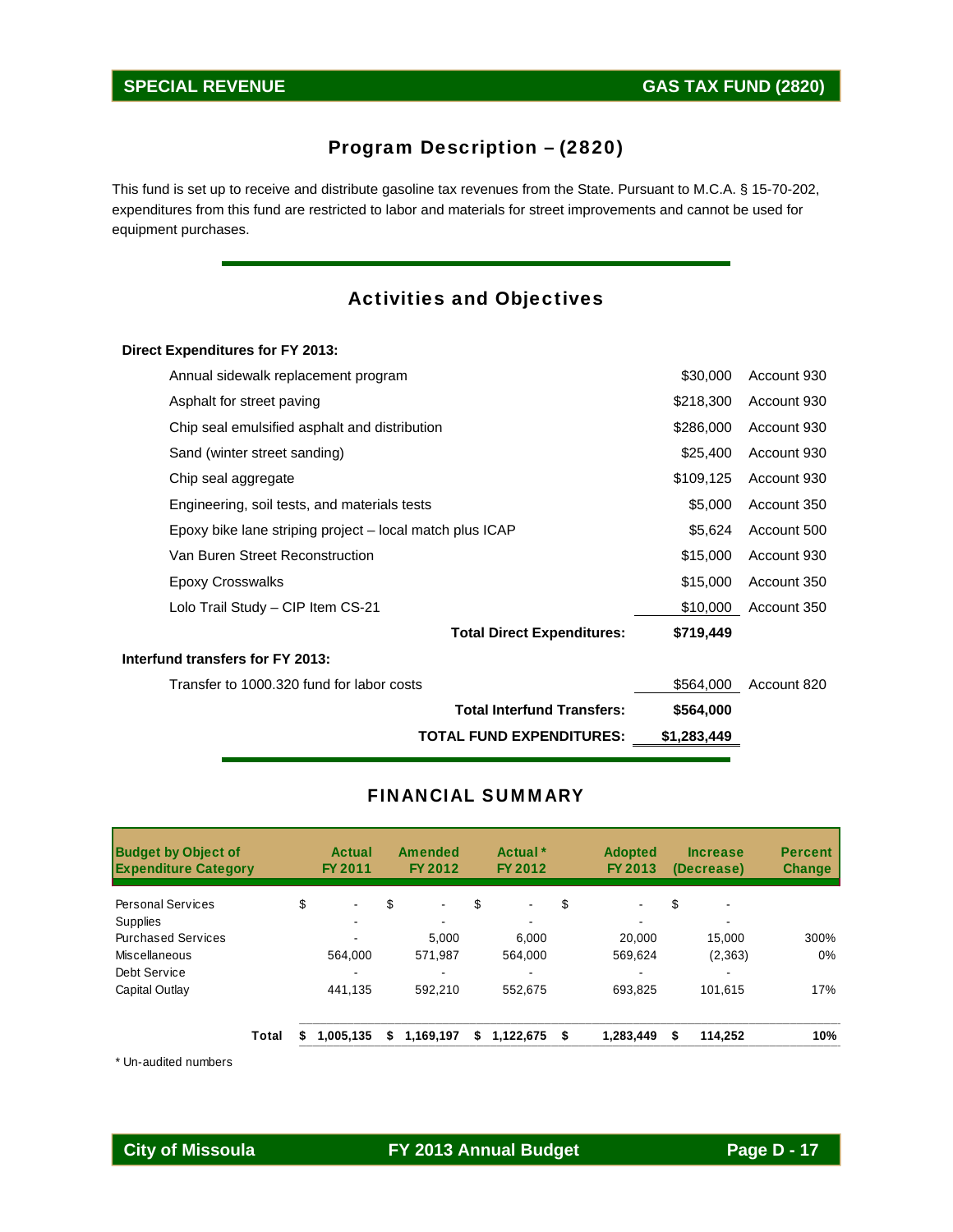Department of Justice, Bureau of Justice Assistance Edward Byrne Memorial Grants is awarded annually to the City of Missoula.

## Activities & Objectives

**Department of Justice Edward Byrne Memorial JAG Recovery V Grant** - Activity budget equals **\$65,961 Department of Justice Edward Byrne Memorial JAG Recovery VI Grant** - Activity budget equals **\$4,284 Department of Justice Edward Byrne Memorial JAG Recovery VII Grant** - Activity budget equals **\$21,632 Department of Justice Edward Byrne Memorial JAG Recovery VIII Grant** - Activity budget equals **\$11,542 Department of Justice Edward Byrne Memorial JAG Recovery IX Grant** - Activity budget equals **\$40,090** 

The Justice Assistance Grants are the newest grant and will provide a half-time property clerk and other programs for the Missoula County Sheriff Department as well as provide funding numerous programs within the City of Missoula Police Department. The City of Missoula will reimburse the County of Missoula for their expenses as outlined in the grant award document.

The Edward Byrne Memorial Discretionary Grants Program furthers the Department's mission by assisting state and local jurisdictions in improving the criminal justice system and assisting communities in preventing drug abuse and crime.

#### **COPS Hiring 2011** – Activity Budget equals **\$78,607**

The "COPS Hiring Recovery Program" (CHRP) provides funding directly to law enforcement agencies to hire and/or rehire career law enforcement officers in an effort to create and preserve jobs, and to increase their community policing capacity and crime prevention efforts.

| <b>Budget by Object of</b><br><b>Expenditure Category</b> |       | <b>Actual</b><br>FY 2011 |    | Amended<br>FY 2012 |   | Actual <sup>*</sup><br>FY 2012 | <b>Adopted</b><br>FY 2013 |    | <b>Increase</b><br>(Decrease) | <b>Percent</b><br><b>Change</b> |
|-----------------------------------------------------------|-------|--------------------------|----|--------------------|---|--------------------------------|---------------------------|----|-------------------------------|---------------------------------|
| <b>Personal Services</b>                                  |       | \$<br>3.470              | S  | 101.769            | S | 64.323                         | \$<br>92,833              | \$ | (8,936)                       | $-9%$                           |
| <b>Supplies</b>                                           |       | 15.266                   |    | 43.738             |   | 27,986                         | 251                       |    | (43, 487)                     | $-99%$                          |
| <b>Purchased Services</b>                                 |       | 39.806                   |    | 76.438             |   | 44.454                         | 15.481                    |    | (60, 957)                     | $-80%$                          |
| Miscellaneous                                             |       | ۰.                       |    | 35,000             |   |                                | 106.051                   |    | 71.051                        | 203%                            |
| Debt Service                                              |       | -                        |    |                    |   |                                | $\overline{\phantom{0}}$  |    | -                             |                                 |
| Capital Outlay                                            |       | 7.201                    |    | 77.319             |   | 1.583                          | 7.500                     |    | (69, 819)                     | $-90%$                          |
|                                                           | Total | 65.743                   | \$ | 334.264            | S | 138.345                        | \$<br>222.116             | S  | (112, 148)                    | $-34%$                          |

## FINANCIAL SUMMARY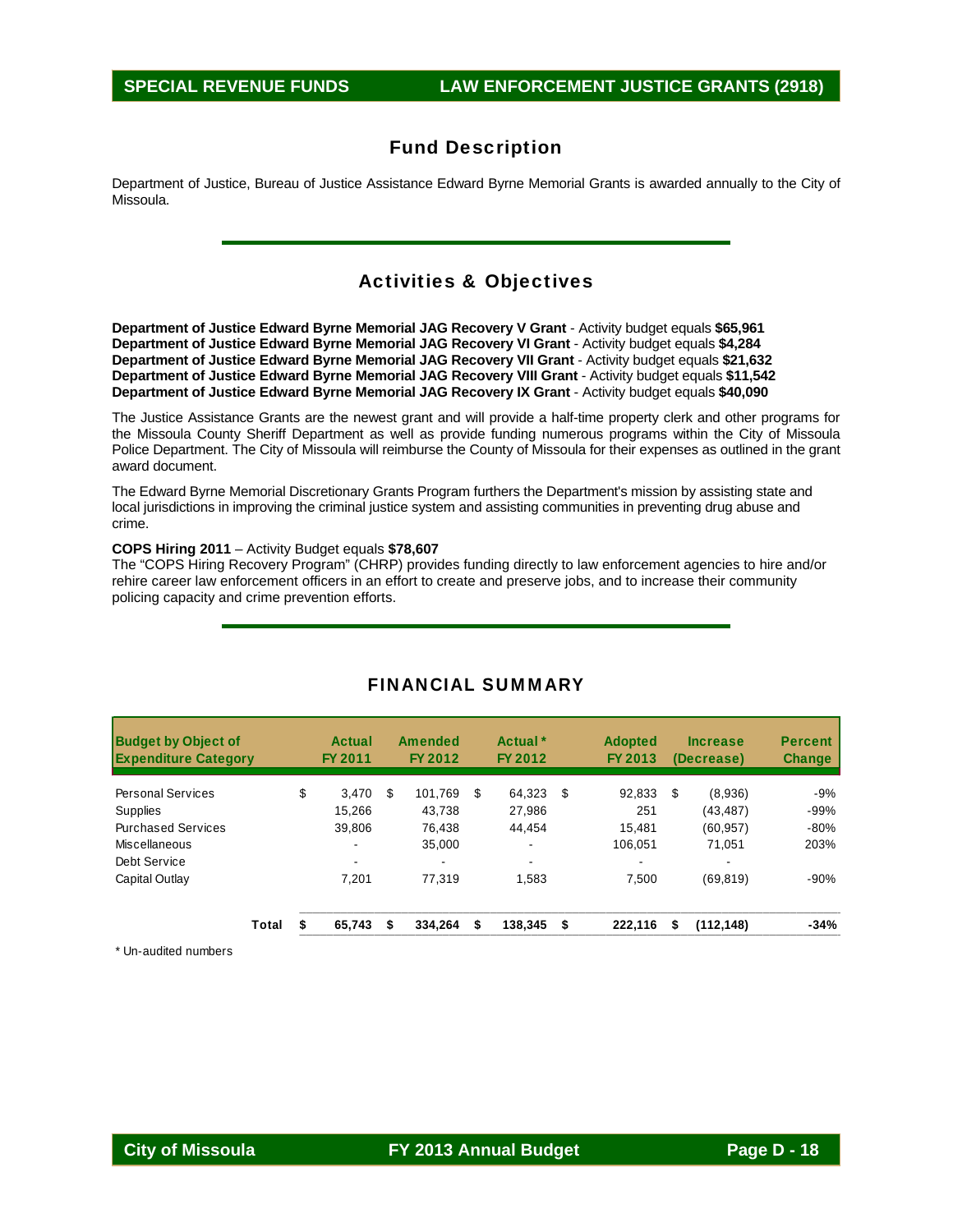The City of Missoula is the fiscal agent for a Federal, State, County and Municipal task force called the High Intensity Drug Trafficking Area Task Force. The 2919 fund is set up for forfeiture of assets and is a shared account pro-rated to Missoula County Attorney and Sheriff, City of Missoula and the HIDTA Task Force operations account.

Expenditure of these forfeiture funds is controlled by state and federal statutes restricting expenditures to drug-related investigations and training. Expenditures include equipment, training and supplies.

# Activities & Objectives

**HIDTA Forfeiture Fund** – Activity budget equals **\$756,643** 

### **TOTAL FUND EXPENDITURES EQUALS \$ 756,643**

| <b>Budget by Object of</b><br><b>Expenditure Category</b> |       | Actual<br>FY 2011    |    | Amended<br>FY 2012 | Actual <sup>*</sup><br>FY 2012 | <b>Adopted</b><br>FY 2013 |   | <b>Increase</b><br>(Decrease) | <b>Percent</b><br><b>Change</b> |
|-----------------------------------------------------------|-------|----------------------|----|--------------------|--------------------------------|---------------------------|---|-------------------------------|---------------------------------|
| <b>Personal Services</b>                                  |       | \$<br>$\blacksquare$ | \$ | $\blacksquare$     | \$<br>$\blacksquare$           | \$<br>16,350              | S | 16,350                        |                                 |
| <b>Supplies</b>                                           |       | -                    |    | $\,$               | 6.595                          | 1.000                     |   | 1,000                         |                                 |
| <b>Purchased Services</b>                                 |       | $\blacksquare$       |    | $\,$               | 53.089                         | 13.250                    |   | 13.250                        |                                 |
| Miscellaneous                                             |       | 72.784               |    | 668.490            | 113,778                        | 676.043                   |   | 7.553                         | 1%                              |
| Debt Service                                              |       | ۰                    |    | ۰                  |                                | ۰                         |   | ٠                             |                                 |
| Capital Outlay                                            |       | $\blacksquare$       |    | $\,$               | $\,$                           | 50.000                    |   | 50.000                        |                                 |
|                                                           | Total | 72,784               | S  | 668,490            | \$<br>$173,463$ \$             | 756.643                   | S | 88,153                        | 13%                             |

## FINANCIAL SUMMARY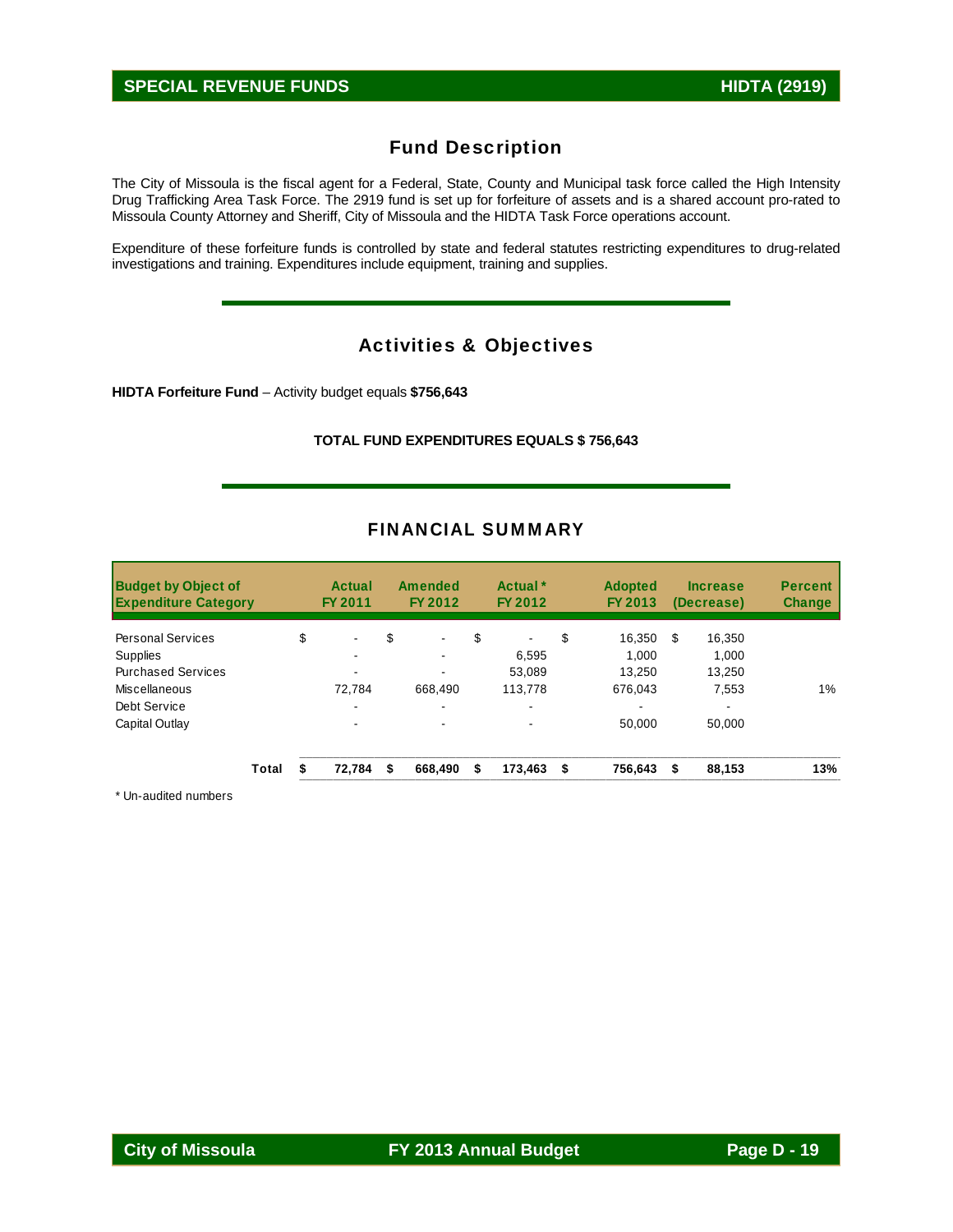The purpose of the Community Development Block Grant (CDBG) Program Income account is to receive re-payment from CDBG-Entitlement assisted projects, and then use the funds collected to assist additional CDBG-eligible activities.

Anticipated income is \$7,940.

# Activities & Objectives

Each year, the City of Missoula awards CDBG funding to community development projects. Projects are approved in February of each year. Program Income funds will be used to support one of the CDBG-eligible projects selected for funding as part of this process.

# FINANCIAL SUMMARY

| <b>Budget by Object of</b><br><b>Expenditure Category</b> |       | <b>Actual</b><br>FY 2011 | <b>Amended</b><br>FY 2012 |    | Actual <sup>*</sup><br>FY 2012 | <b>Adopted</b><br>FY 2013 |    | <b>Increase</b><br>(Decrease) | <b>Percent</b><br><b>Change</b> |
|-----------------------------------------------------------|-------|--------------------------|---------------------------|----|--------------------------------|---------------------------|----|-------------------------------|---------------------------------|
| <b>Personal Services</b>                                  |       | \$<br>۰                  | \$<br>$\blacksquare$      | \$ | $\overline{\phantom{0}}$       | \$                        | \$ | $\overline{\phantom{a}}$      |                                 |
| <b>Supplies</b>                                           |       | ۰.                       | $\overline{\phantom{a}}$  |    |                                |                           |    | -                             |                                 |
| <b>Purchased Services</b>                                 |       |                          | 700                       |    |                                | 18.407                    |    | 17.707                        | 2530%                           |
| Miscellaneous                                             |       | 19,023                   | 15.067                    |    | 15.767                         | $\overline{\phantom{a}}$  |    | (15,067)                      | $-100%$                         |
| Debt Service                                              |       | ۰.                       | ۰.                        |    |                                |                           |    | ۰                             |                                 |
| Capital Outlay                                            |       | ۰                        |                           |    |                                |                           |    |                               |                                 |
|                                                           | Total | 19.023                   | \$<br>15,767              | S  | 15,767                         | \$<br>18.407              | S  | 2,640                         | 17%                             |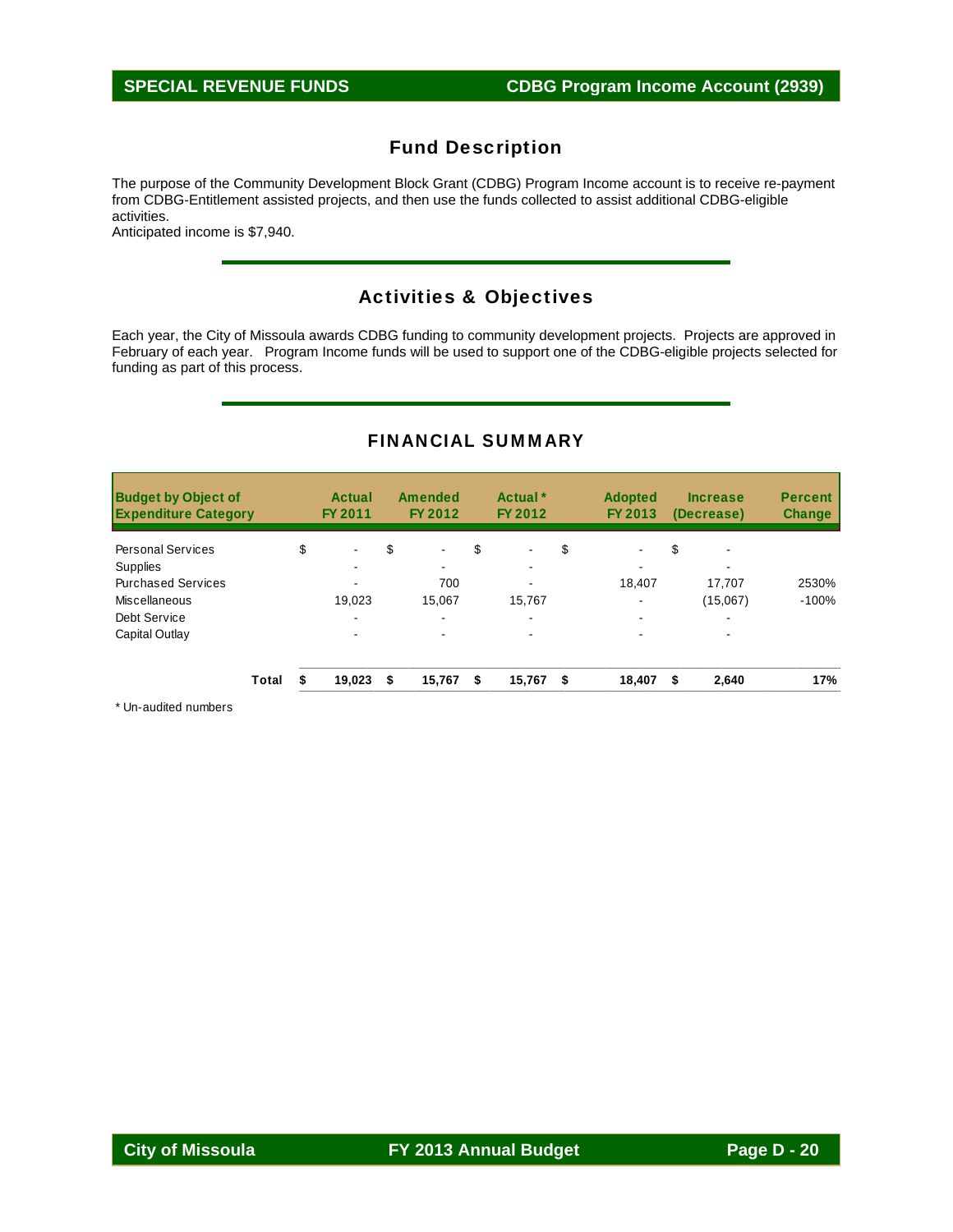## **SPECIAL REVENUE FUNDS COMMUNITY DEVELOPMENT BLOCK GRANT (2940)**

## Fund Description

The purpose of the Community Development Block Grant Fund is to handle transactions related to Community Development Block Grants that are awarded to the City.

## Activities & Objectives

#### **2012 OPG Admin Fees** – Activity budget equals **\$112,297**

Grant support of administration fees.

#### **2012 YWCA of Missoula –** Activity budget equals **\$17,000**

This grant will support emergency shelter for homeless families through the Gateway Center Family Shelter, which provides short-term motel vouchers to provide housing for homeless families.

#### **2012 Missoula Food Bank** – Activity budget equals **\$16,970**

This grant will support a .5 FTE Warehouse /Driver Assistant and .33 FTE Program Services Assistant to supervise SNAP outreach, and coordinate community outreach efforts.

#### **2012 Garden City Harvest** – Activity Budget equals \$**17,000**

This grant is to lease the property at 1657 and 1711 River Road for continued operation of 53 garden plots at the River Road Neighborhood Farm and Community Garden.

#### **2012 WORD** – Activity budget equals **\$14,000**

This grant is the…

**2012 homeWORD** – Activity budget equals **\$10,500**  This grant is the acquisition and construction of the Solstice Apartments.

**FY 2012 Poverello Public Service** – Activity budget equals **\$8,752** 

**FY 2012 City Parks and Recreation** – Activity budget equals **\$71,000** 

**FY 2012 Poverello Facility Repair** – Activity budget equals **\$49,747** 

**2012 Partnership Health Center** – Activity budget equals **\$420,000** This grant will support the Partnership Health Center in the City.

#### **2012 RAMP** – Activity budget equals **\$28,000**

This grant will support the purchase and installation of modular aluminum wheelchair ramps for low- to moderateincome seniors or people with disabilities who have limited mobility and are in need of improved accessibility in their homes.

| <b>Budget by Object of</b><br><b>Expenditure Category</b> |       | Actual<br>FY 2011    | Amended<br>FY 2012 | Actual *<br>FY 2012  | <b>Adopted</b><br>FY 2013           |    | <b>Increase</b><br>(Decrease) | <b>Percent</b><br><b>Change</b> |
|-----------------------------------------------------------|-------|----------------------|--------------------|----------------------|-------------------------------------|----|-------------------------------|---------------------------------|
| <b>Personal Services</b>                                  |       | \$<br>$\blacksquare$ | \$                 | \$<br>$\blacksquare$ | \$<br>$\blacksquare$                | \$ |                               |                                 |
| Supplies<br><b>Purchased Services</b>                     |       | 86.308               | 140.000            | -<br>82.772          | $\overline{\phantom{0}}$<br>112.297 |    | -<br>(27, 703)                | $-20%$                          |
| Miscellaneous                                             |       | 326.981              | 1,255,189          | 783.016              | 652.969                             |    | (602, 220)                    | $-48%$                          |
| Debt Service                                              |       | ۰                    |                    |                      | $\overline{\phantom{0}}$            |    |                               |                                 |
| Capital Outlay                                            |       | ۰                    |                    |                      | $\overline{\phantom{a}}$            |    |                               |                                 |
|                                                           | Total | 413.289              | \$<br>1,395,189    | \$<br>865,788        | \$<br>765.266                       | S  | (629, 923)                    | $-45%$                          |

## FINANCIAL SUMMARY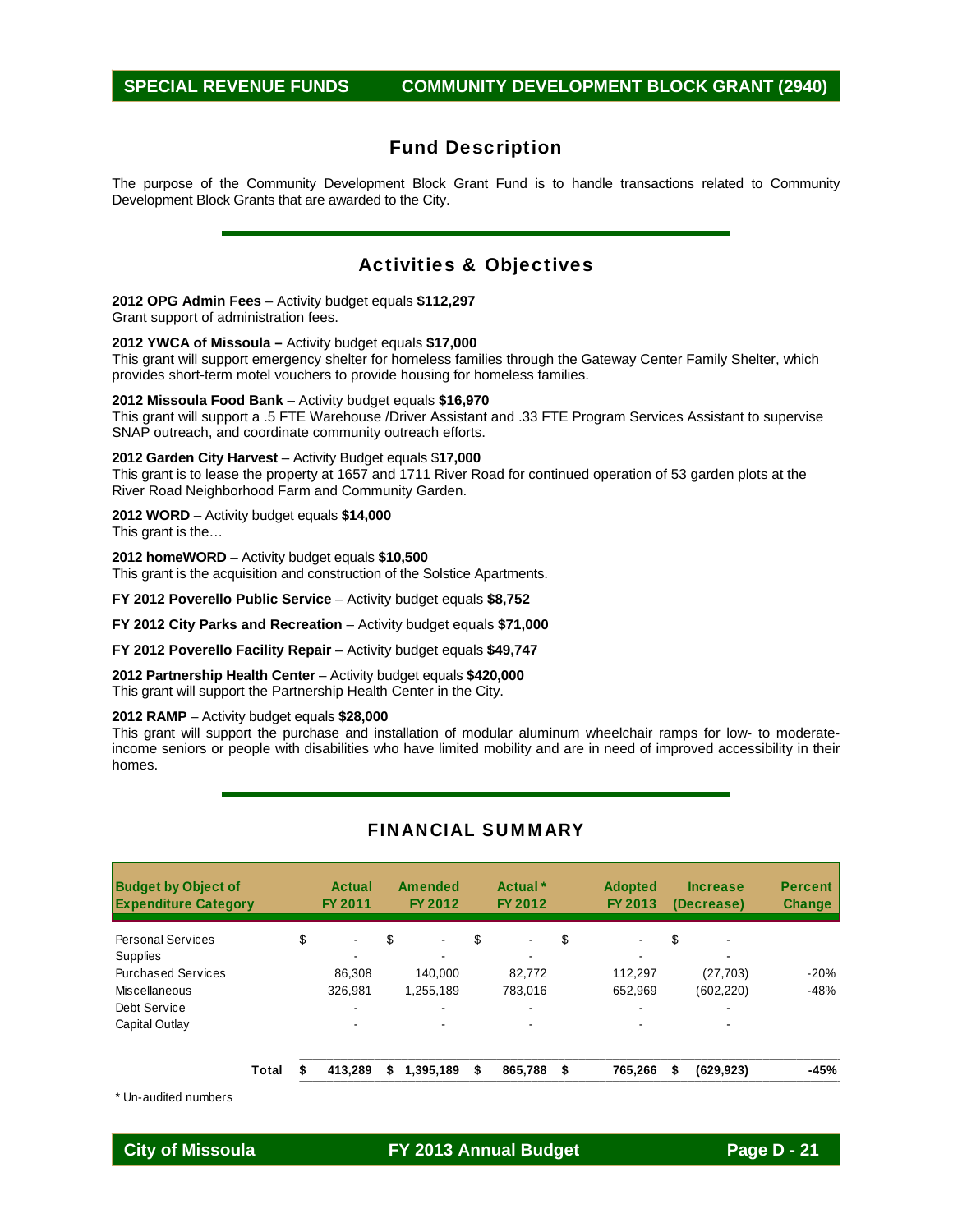# **SPECIAL REVENUE FUNDS HOME INVESTMENT PARTNERSHIP PROGRAM (2941)**

# Fund Description

The purpose of the Home Investment Partnership Program Fund is to handle transaction related to expanding the supply of decent, safe, sanitary and affordable housing for low-income households.

# Activities& Objectives

**OPG Admin Fees** – Activity budget equals **\$34,281**  Grant support of administration fees.

**FY12 DISTRICT XI HUMAN RESOURCE COUNCIL** – Activity budget equals **\$ 323,700**  This grant is to support first-time homebuyer assistance.

**FY13 MISSOULA HOUSING AUTHORITY PALACE APT** – Activity budget equals **\$ 200,000**  This grant is for the rehabilitation of the Palace Apartments on Broadway and Ryman.

**FY13 CONTINGENCY** – Activity budget equals **\$ 109,686** 

## FINANCIAL SUMMARY

| <b>Budget by Object of</b><br><b>Expenditure Category</b> |       | Actual<br>FY 2011    |    | Amended<br>FY 2012 |    | Actual <sup>*</sup><br>FY 2012 | <b>Adopted</b><br>FY 2013 | <b>Increase</b><br>(Decrease)  | <b>Percent</b><br><b>Change</b> |
|-----------------------------------------------------------|-------|----------------------|----|--------------------|----|--------------------------------|---------------------------|--------------------------------|---------------------------------|
| <b>Personal Services</b>                                  |       | \$<br>$\blacksquare$ | \$ | $\blacksquare$     | \$ | $\blacksquare$                 | \$                        | \$<br>$\overline{\phantom{0}}$ |                                 |
| <b>Supplies</b>                                           |       | -                    |    |                    |    |                                |                           |                                |                                 |
| <b>Purchased Services</b>                                 |       | 26.346               |    | 60.000             |    | 25.081                         |                           | (60,000)                       | $-100%$                         |
| Miscellaneous                                             |       | 559.095              |    | 1.107.050          |    | 209.695                        | 777.353                   | (329, 697)                     | $-30%$                          |
| Debt Service                                              |       | -                    |    |                    |    |                                | $\overline{\phantom{0}}$  |                                |                                 |
| Capital Outlay                                            |       |                      |    |                    |    |                                |                           |                                |                                 |
|                                                           | Total | 585.441              | S  | 1,167,050          | S  | 234,776 \$                     | 777.353                   | \$<br>(389, 697)               | $-33%$                          |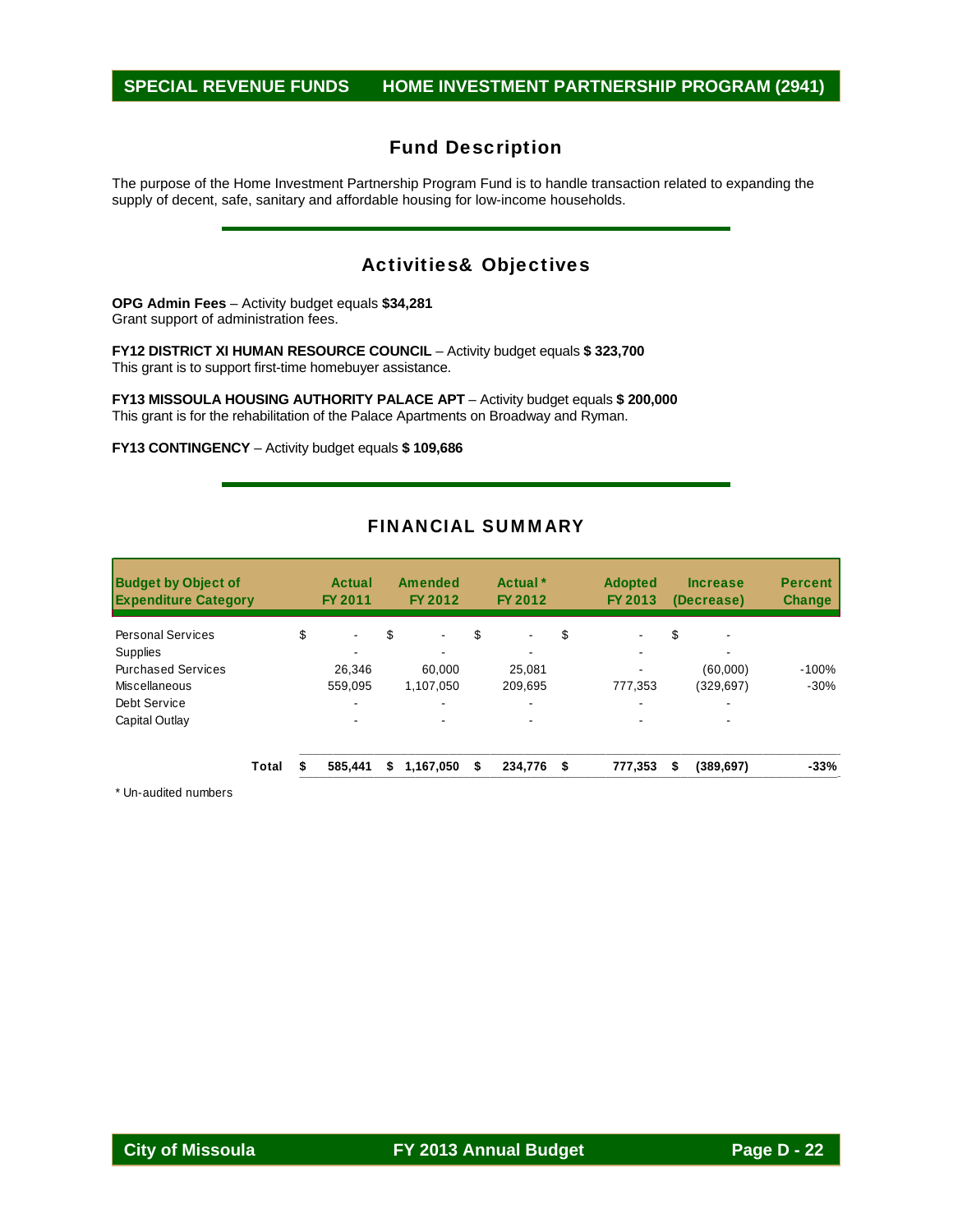The purpose of the American Dream Down-payment Initiative, ADDI Program Fund, is to assist low-income households to achieve first-time home ownership in the City of Missoula.

# Activities & Objectives

The ADDI funds are to be used specifically for down payment and closing cost assistance for first-time homebuyers, though a portion of the funds may also be used to rehabilitate homes that are being purchased. Only the minimum amount of assistance needed to enable the participant to purchase a home will be provided.

| <b>Budget by Object of</b><br><b>Expenditure Category</b> |       | <b>Actual</b><br>FY 2011 | <b>Amended</b><br>FY 2012 | Actual <sup>*</sup><br>FY 2012 | <b>Adopted</b><br>FY 2013 | <b>Increase</b><br>(Decrease)  | <b>Percent</b><br><b>Change</b> |
|-----------------------------------------------------------|-------|--------------------------|---------------------------|--------------------------------|---------------------------|--------------------------------|---------------------------------|
| <b>Personal Services</b>                                  |       | \$<br>$\blacksquare$     | \$<br>$\blacksquare$      | \$<br>$\blacksquare$           | \$<br>$\blacksquare$      | \$<br>$\overline{\phantom{0}}$ |                                 |
| Supplies                                                  |       |                          | -                         | -                              | $\overline{\phantom{0}}$  | -                              |                                 |
| <b>Purchased Services</b>                                 |       |                          | 12.846                    |                                | 33.811                    | 20.965                         | 163%                            |
| Miscellaneous                                             |       | ۰                        | $\blacksquare$            |                                | $\overline{\phantom{0}}$  | ٠                              |                                 |
| Debt Service                                              |       |                          | $\blacksquare$            |                                |                           | -                              |                                 |
| Capital Outlay                                            |       |                          | $\overline{\phantom{a}}$  |                                |                           | -                              |                                 |
|                                                           | Total | $\blacksquare$           | \$<br>12,846              | \$                             | 33,811                    | \$<br>20,965                   | 163%                            |

## FINANCIAL SUMMARY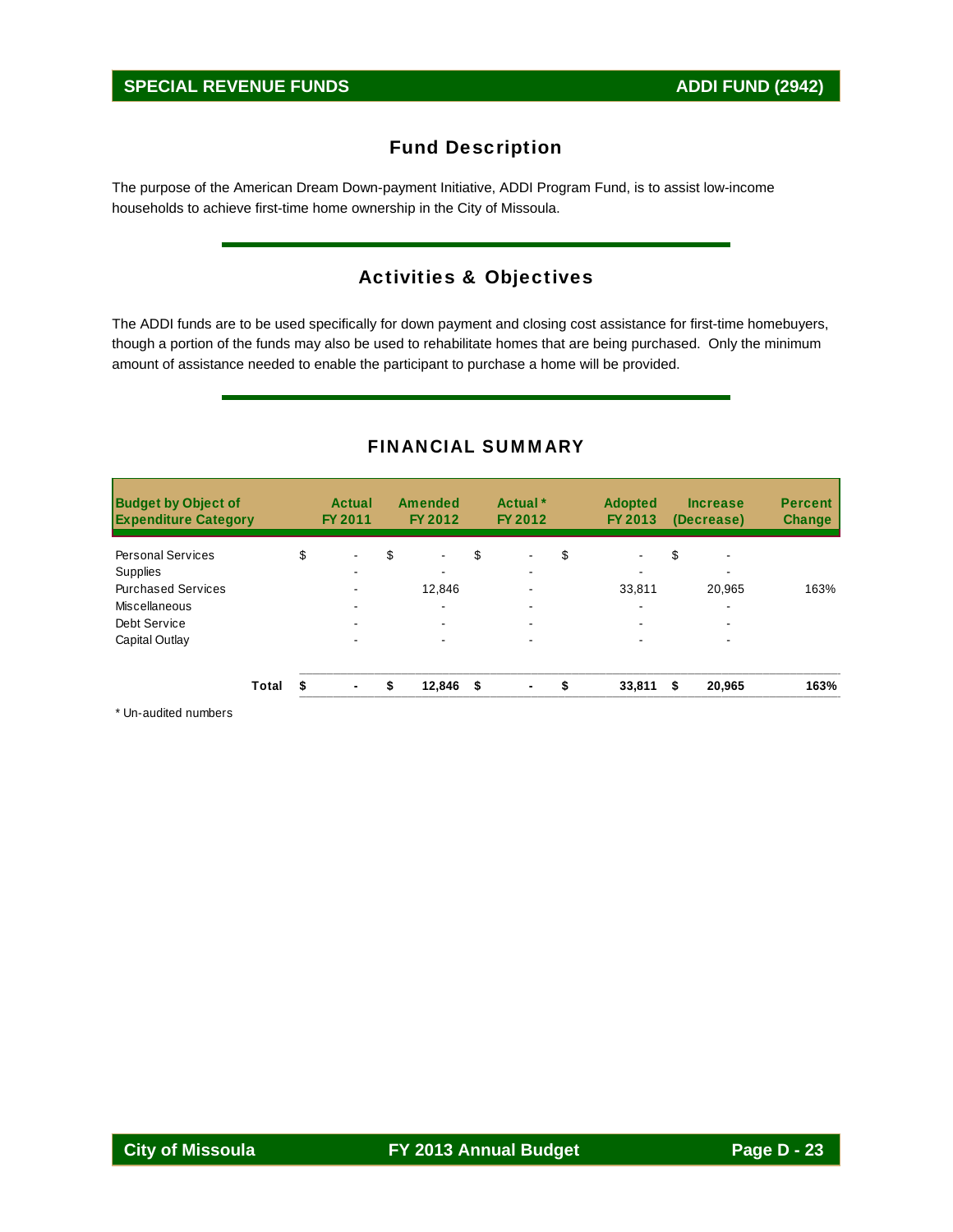The purpose of Neighborhood Stabilization Program (NSP) Fund is to acquire foreclosed, vacant or abandoned residential properties in the City of Missoula and redevelop them into affordable housing or other community enhancements.

# Activities & Objectives

The NSP grant is being used as partial funding to acquire property at 1311 E. Broadway, demolish the structures on that land, and construct 115 units of rental housing, most of which will be designated for low- and moderate income households in the City of Missoula.

# FINANCIAL SUMMARY

| Actual<br>FY 2011 |    | Amended<br>FY 2012 |    | Actual *<br>FY 2012 | <b>Adopted</b><br>FY 2013 | <b>Increase</b><br>(Decrease) | <b>Percent</b><br><b>Change</b> |
|-------------------|----|--------------------|----|---------------------|---------------------------|-------------------------------|---------------------------------|
| \$<br>۰           | \$ |                    | S  | $\blacksquare$      | \$<br>$\blacksquare$      | \$                            |                                 |
| 885.815           |    | 7,998,487          |    | 7,998,487           | 1.060.000                 | (6,938,487)                   | $-87%$                          |
|                   |    | -                  |    |                     | $\overline{\phantom{0}}$  |                               |                                 |
|                   |    |                    |    | $\blacksquare$      |                           |                               |                                 |
| -                 |    |                    |    | -                   |                           |                               |                                 |
| 885,815           | S  | 7,998,487          | \$ | 7,998,487           | \$<br>1,060,000           | \$ (6,938,487)                | $-87%$                          |
| Total             |    |                    |    |                     |                           |                               |                                 |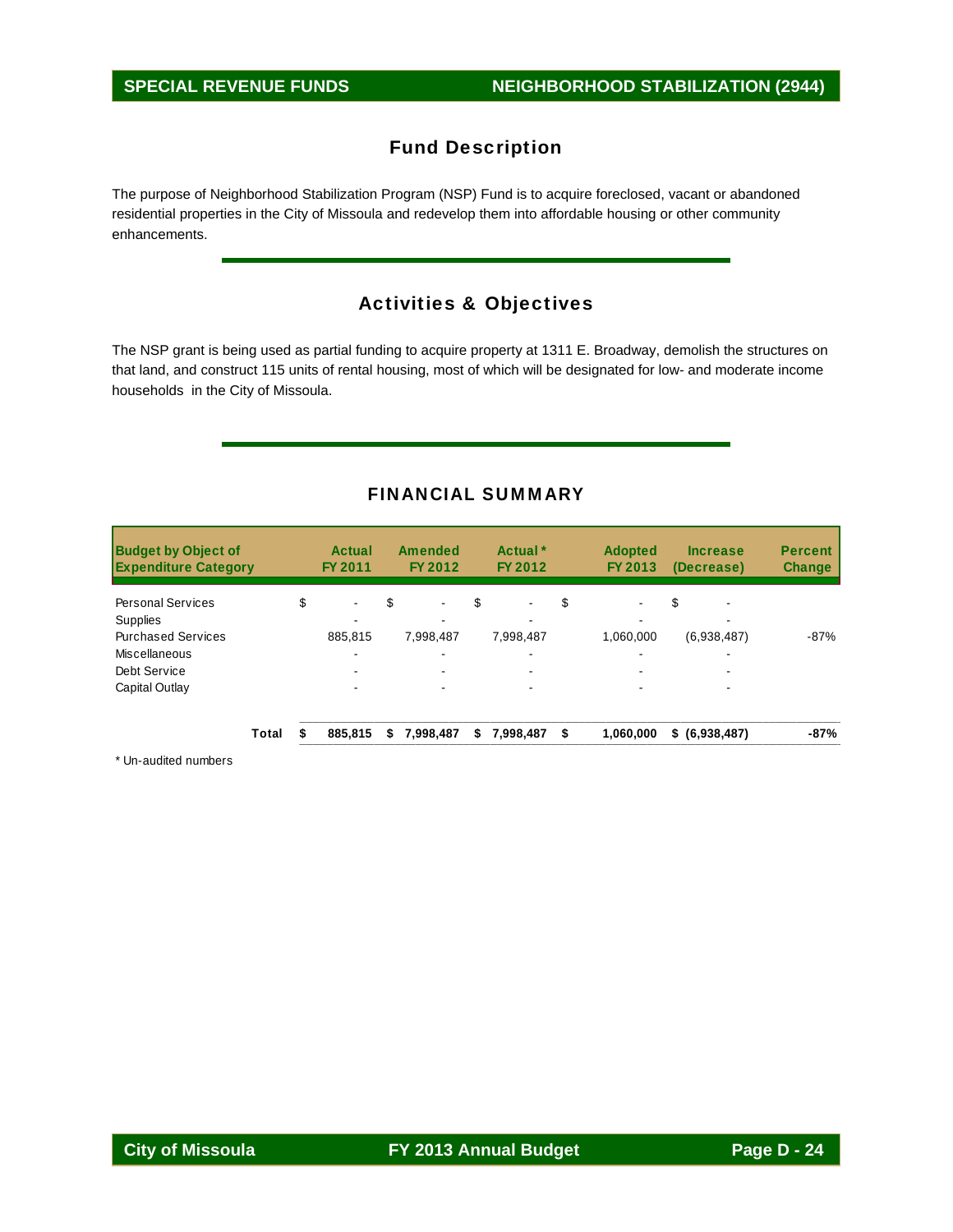Every six years, the United States Congress considers a transportation funding bill. This fund was created to accept Federal CMAQ, STPU, and CTEP grant funds set aside for the City of Missoula along with any matching money from other City Funds. These funds are expended for projects identified by the City's Capital Improvement Program (CIP) and approved by the State.

## Activities & Objectives

#### **Bicycle Commuter Network –** Activity budget equals **\$762,189**

Create, expand and enhance trails along Milwaukee Railroad, Bitterroot Branch Trail (BBT) and the Clark Fork River corridors. Corridor acquisition is the #1 priority of the adopted 2001 Non-motorized Plan. This project enables a coordinated effort to acquire access to land, through purchases or easements. Development of selected areas would follow acquisition.

#### **Grant Creek Trail – Bicycle Commuter Network –** Activity budget equals **\$640,799**

The Grant Creek Trail is a biking and pedestrian trail starting from the north end of the current RMEF trail and ending at Snow Bowl Rd. (3/4 mi. from Ravine trailhead. This trail is urgently required to alleviate unsafe conditions and provide non-motorized means of travel. Grant Creek Rd. is a busy, shoulder-less, winding road with 45 mph speeds used by bicyclists and pedestrians. This trail would connect to Rattlesnake Creek via Ravine Trail.

#### **University Crosswalks** – Activity budget equals **\$250,000**

The University of Montana has requested the use of CTEP (Community Transportation Enhancement Program) funds to install enhanced crosswalks at four locations:

- Arthur and University raised intersection with improved lighting.
- Beckwith and Maurice raised intersection with improved lighting.
- South Avenue and Ronald raised crosswalk.
- Arthur and Eddy raised crosswalk.

This project was nominated through the Long-range Transportation Plan and Transportation Improvement Program.

#### **Rattlesnake Creek/Broadway Crossing** – Activity budget equals **\$420,000**

The proposed project is to install a pedestrian and bicycle bridge across Rattlesnake Creek, construct a trail from the Rattlesnake Creek bridge to Van Buren Street, improve pedestrian and bicycle facilities on Van Buren Street to Front Street, and improve safety and operations at the Van Buren Street and East Broadway Street intersection. The project enhances existing Rattlesnake neighborhood access to the University of Montana with improved safety and multi-modal facilities. The project is funded 100% by a federal grant.

| <b>Budget by Object of</b><br><b>Expenditure Category</b> |       | Actual<br>FY 2011 |    | Amended<br>FY 2012       |    | Actual <sup>*</sup><br>FY 2012 | <b>Adopted</b><br>FY 2013 | <b>Increase</b><br>(Decrease)  | <b>Percent</b><br><b>Change</b> |
|-----------------------------------------------------------|-------|-------------------|----|--------------------------|----|--------------------------------|---------------------------|--------------------------------|---------------------------------|
| <b>Personal Services</b>                                  |       | \$<br>$\sim$      | \$ | $\blacksquare$           | \$ | $\blacksquare$                 | \$                        | \$<br>$\overline{\phantom{a}}$ |                                 |
| <b>Supplies</b>                                           |       |                   |    |                          |    | -                              | $\overline{\phantom{0}}$  | $\overline{\phantom{0}}$       |                                 |
| <b>Purchased Services</b>                                 |       | $\sim$            |    |                          |    | $\overline{\phantom{0}}$       |                           | ۰                              |                                 |
| Miscellaneous                                             |       | $\sim$            |    |                          |    | $\overline{\phantom{0}}$       |                           | $\sim$                         |                                 |
| Debt Service                                              |       | -                 |    | $\overline{\phantom{a}}$ |    |                                |                           | $\overline{\phantom{0}}$       |                                 |
| Capital Outlay                                            |       | 439.447           |    | 1.567.520                |    | 427.224                        | 2.072.988                 | 505.468                        | 32%                             |
|                                                           | Total | 439.447           | S  | 1.567.520                | S  | 427.224                        | \$<br>2,072,988           | \$<br>505.468                  | 32%                             |

## FINANCIAL SUMMARY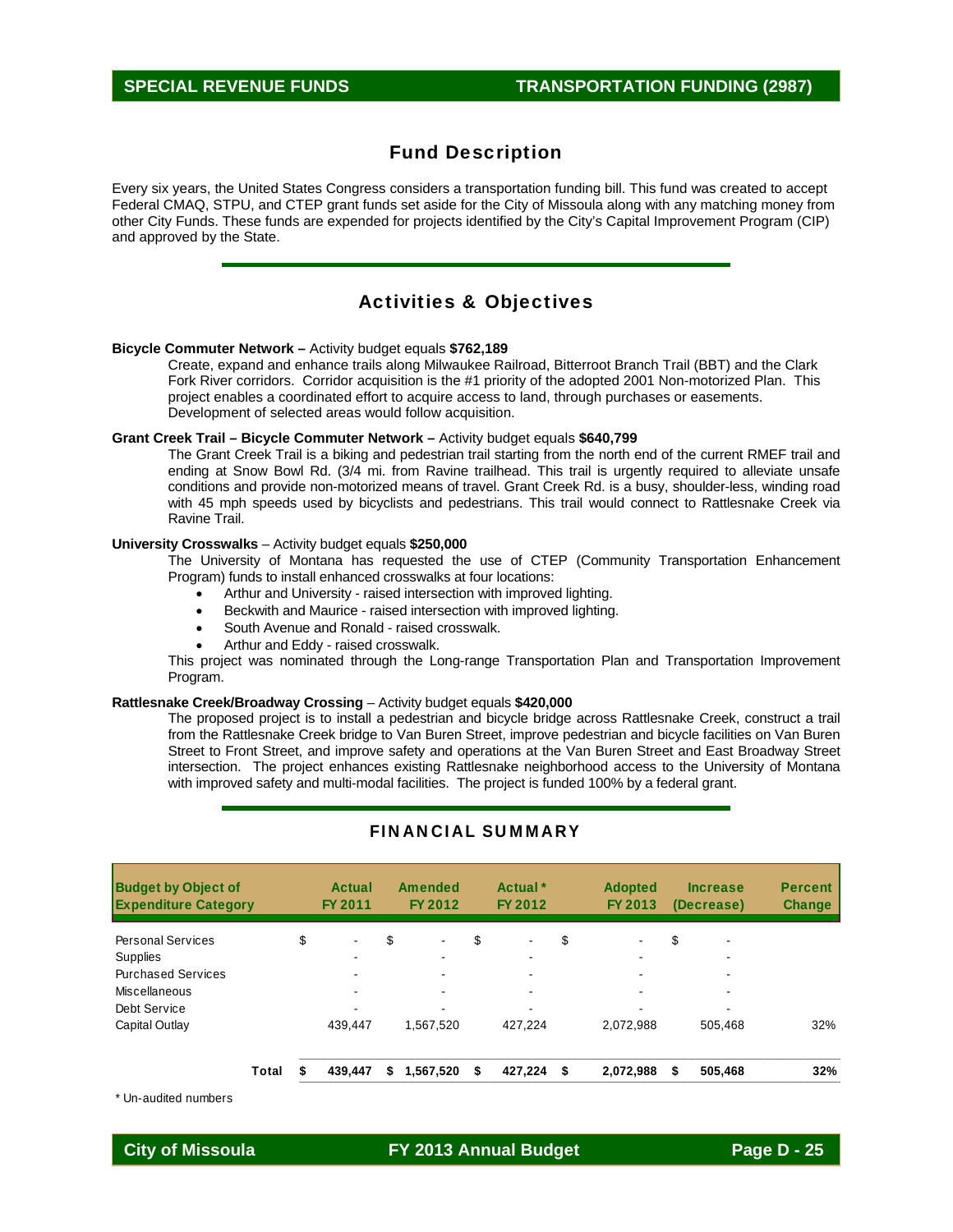This fund exists to receive and expend a variety of grant and donation funds.

# Activities & Objectives

#### **Wapikiya Neighborhood Council** - Activity budget equals **\$ 1,570**

This is a carryover of funds from FY05 for the Wapikiya Neighborhood council.

#### **Miscellaneous Grants and Donations** - Activity budget equals **\$ 40,000**

The \$ 40,000 is for an appropriation and spending authority for any donations that the City receives.

## **Traffic Safety Grants (Seat Belts and Capital Outlay)** - Activity budget equals **\$25,000**

The City has applied to receive a grant from the State of Montana to purchase equipment. The City has applied for a traffic safety grant to enforce seatbelt safety. This will also be used to cover overtime costs for seatbelt enforcement as well as fuel for vehicles.

#### **Bulletproof Vest Grant** - Activity budget equals **\$ 10,500**

This program provides for a fifty (50%) percent reimbursement of bullet proof vests for law enforcement officers through the Bulletproof Vest Grant Partnership Program.

#### **County DUI Task Force Grant** – Activity budget equals **\$5,000**

Funds provided by the Missoula County DUI Task Force enable officers to work overtime shifts in the enforcement of impaired driving laws. Funds also provide equipment and training to enhance the department's ability to enforce impaired driving laws.

#### **Drug Task Force Grant (HIDTA) -** Activity budget equals **\$215,825**

The City of Missoula is the fiscal agent for a Federal, State, County and Municipal task force called the High Intensity Drug Trafficking Area Task Force. This task force has been in existence since FY'03.

#### **ICAC Grant**- Activity budget equals **\$ 118,511**

Internet Crimes Against Children (ICAC) provides funding to help local law enforcement agencies enhance their investigative response to offenders who use the Internet, online communication systems, or other computer technology to sexually exploit children.

#### **Anti-Graffiti** – Activity budget equals **\$5,000**

Funds provided by grants and donations provided to Missoula Police Department enable the volunteer program to purchase supplies needed to paint over graffiti.

#### **COPS Technology and COPS Technology X2** – Activity budget equals **\$1,043,592**

Fund provided by the Department of Justice, COPS Office enable the Missoula Police Department to increase its effectiveness and efficient. It also enhances the technological capacity of our department to assist in problem solving and other community policing activities.

#### **Fire Explorers Program** - Activity budget equals **\$1,650**

The Fire Explorer Program, in conjunction with the Boy Scouts of America, offers young adults real life experiences, training and exposure to the career opportunities available in the fire service.

#### **Combat Challenge** - Activity budget equals **\$4,092**

The Scott Firefighter Combat Challenge attracts hundreds of U.S. and Canadian municipal fire departments each year at more than 25 regional competitions worldwide. The Challenge seeks to encourage firefighter fitness and demonstrate the profession's rigors to the public - wearing full bunker gear breathing apparatus, pairs of competitors simulate the physical demands of real-life firefighting by performing a linked series of five tasks including: climbing the 5-story tower, hoisting, chopping, dragging hoses and rescuing a life-sized, 175 lb. "victim" as they race against themselves, their opponent and the clock. MFD has been competing in the Firefighter Combat Challenge since 1994 - a combined Missoula Fire Department & Missoula Rural Fire District team won the world championship in 1997 and MFD won the title again in 2001. MFD's 2001 team time (4:19.33) still stands as the current World Record. These donated funds provide the Missoula Fire Department Combat Challenge team the opportunity to train and travel to compete in a regional competition and, if the team qualifies, at the World Championship.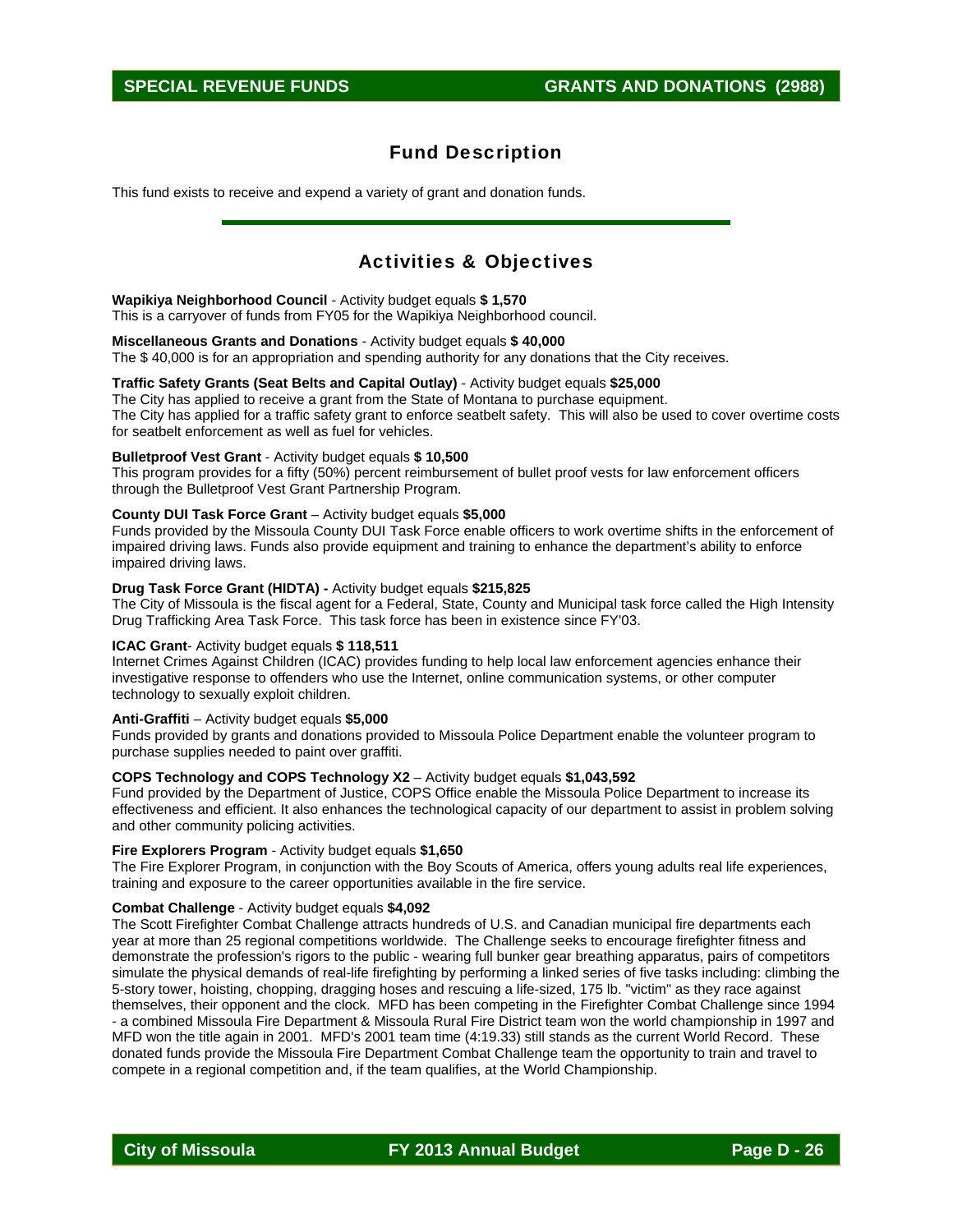## **SPECIAL REVENUE FUNDS GRANTS AND DONATIONS (2988)**

#### **Fort Missoula Roads** - Activity budget equals **\$24,822**

As a condition of accepting responsibility for maintaining the infrastructure at Fort Missoula, the U.S. Army provided the City with these funds to improve the condition of the roads at Fort Missoula

### **Brownfield's Cleanup RLF** - Activity budget equals **\$943,000**

This Environmental Protection Agency grant is matched with \$200,000 from the Missoula Area Economic Development Corporation, and will enable the City to make cleanup loans and a limited number of cleanup grants to eligible owners of Brownfield's sites within Missoula County.

#### **Brownfield's Cleanup ARRA** - Activity budget equals **\$30,000**

This grant will enable the City to make cleanup loans and a limited number of cleanup grants to eligible owners of Brownfield's sites within Missoula County.

#### **BIAS Crime Campaign** – Activity budget equals **\$10,903**

The Missoula Police Department and Communications Office formed partnerships with community organizations and businesses on a public campaign to encourage people who believe they are victims of crimes based in bias and discrimination to report those crimes. The first phase focused on sexual orientation. Subsequent phases of the campaign will focus on other minorities.

### **Energy Efficiency and Conservation Block Grant (EECBG) Program** – Activity budget equals **\$40,000**

Funded for the first time by the American Recovery and Reinvestment Act (Recovery Act) of 2009, represents a Presidential priority to deploy the cheapest, cleanest, and most reliable energy technologies we have—energy efficiency and conservation—across the country.

| <b>Budget by Object of</b><br><b>Expenditure Category</b> |       | Actual<br><b>FY 2011</b> |    | Amended<br>FY 2012 |    | Actual *<br>FY 2012 | <b>Adopted</b><br>FY 2013 | <b>Increase</b><br>(Decrease) | <b>Percent</b><br><b>Change</b> |
|-----------------------------------------------------------|-------|--------------------------|----|--------------------|----|---------------------|---------------------------|-------------------------------|---------------------------------|
| <b>Personal Services</b>                                  |       | \$<br>622.625            | \$ | 865.396            | S  | 698.557             | \$<br>167.084             | \$<br>(698,312)               | $-81%$                          |
| Supplies                                                  |       | 28.544                   |    | 146.919            |    | 45.955              | 60.401                    | (86, 518)                     | $-59%$                          |
| <b>Purchased Services</b>                                 |       | 499.821                  |    | 322.063            |    | 267.861             | 129.301                   | (192,762)                     | $-60%$                          |
| Miscellaneous                                             |       | 364.624                  |    | 2.431.999          |    | 1,388,454           | 1,100,265                 | (1,331,734)                   | $-55%$                          |
| Debt Service                                              |       | -                        |    |                    |    |                     |                           |                               |                                 |
| Capital Outlay                                            |       | 19.411                   |    | 1,093,320          |    | 73.304              | 1,068,414                 | (24,906)                      | $-2%$                           |
|                                                           | Total | 1,535,025<br>S.          | S  | 4,859,697          | S. | 2,474,131           | \$<br>2,525,465           | \$(2,334,232)                 | -48%                            |

## FINANCIAL SUMMARY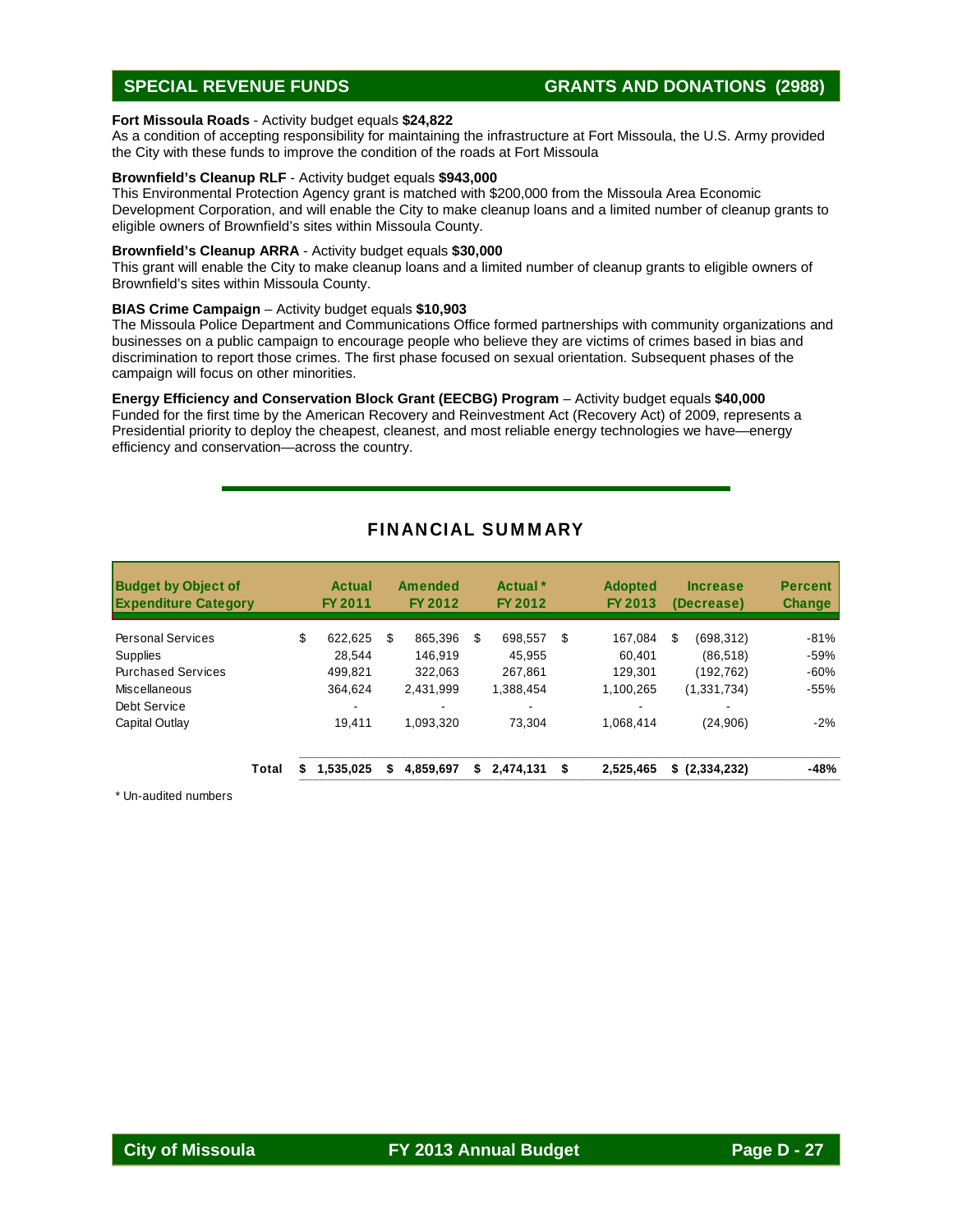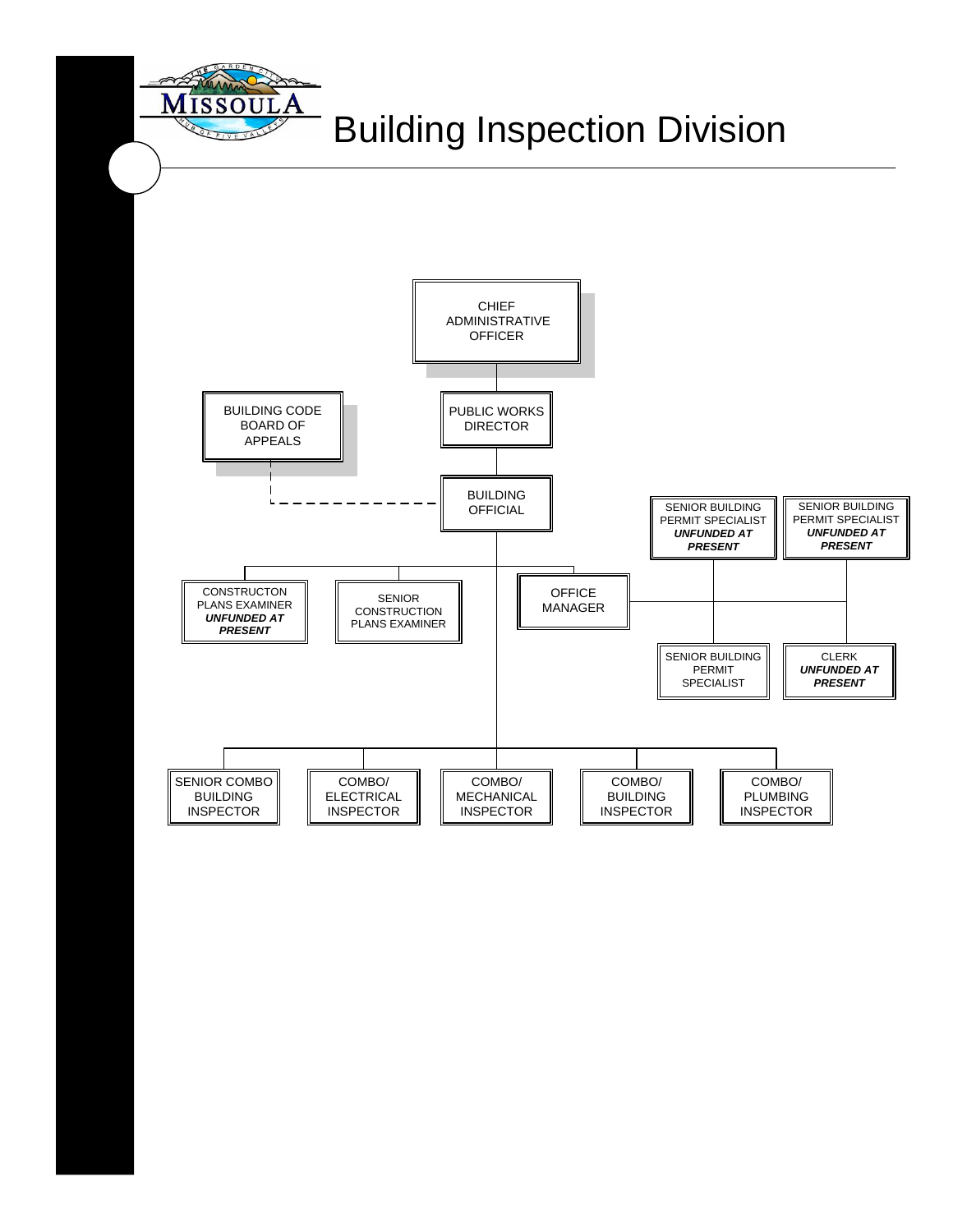# Program Description

The Building Inspection Division of the Public Works Department is certified by the State for the purpose of administering and enforcing building regulations in the City of Missoula. The regulations used are the codes which are adopted by the State Department of Commerce and the Missoula City Council.

# City Strategic Plan & Department's Implementation Strategy

Goal #1: Funding and Service

- Strategy: We will maintain or improve the level of service to citizens.
	- o Continue implementation of web-based Accela Automation permitting system to increase convenience and accessibility to customers.
- Strategy: We will work toward sustaining and diversifying fiscal resources.
	- o Annually perform fiscal balance review to ensure sustainability of revenue.

| <b>Budget by Object of</b><br><b>Expenditure Category</b> |       | Actual<br>FY 2011 |   | Amended<br>FY 2012 |    | Actual <sup>*</sup><br>FY 2012 | <b>Adopted</b><br>FY 2013 |     | <b>Increase</b><br>(Decrease) | <b>Percent</b><br><b>Change</b> |
|-----------------------------------------------------------|-------|-------------------|---|--------------------|----|--------------------------------|---------------------------|-----|-------------------------------|---------------------------------|
| <b>Personal Services</b>                                  |       | \$<br>592.320     | S | 621,725            | S. | 610.063                        | 641.525                   | \$. | 19.800                        | 3%                              |
| Supplies                                                  |       | 20.219            |   | 23.882             |    | 22.613                         | 22.675                    | -S  | (1,207)                       | -5%                             |
| <b>Purchased Services</b>                                 |       | 56.716            |   | 70.952             |    | 47.672                         | 69.490                    | \$  | (1, 462)                      | $-2%$                           |
| Miscellaneous                                             |       | 196.987           |   | 186.871            |    | 199.364                        | 213.454                   | \$  | 26.583                        | 14%                             |
| Debt Service                                              |       |                   |   |                    |    |                                | 364.000                   | S   | 364.000                       |                                 |
| Capital Outlay                                            |       | ۰                 |   | 123.591            |    | 93.986                         | 3,500                     | S   | (120, 091)                    | $-97%$                          |
|                                                           | Total | 866.242           | S | 1.027.021          | S  | 973,697                        | \$<br>1.314.644           | \$  | 287,623                       | 28%                             |

## FINANCIAL SUMMARY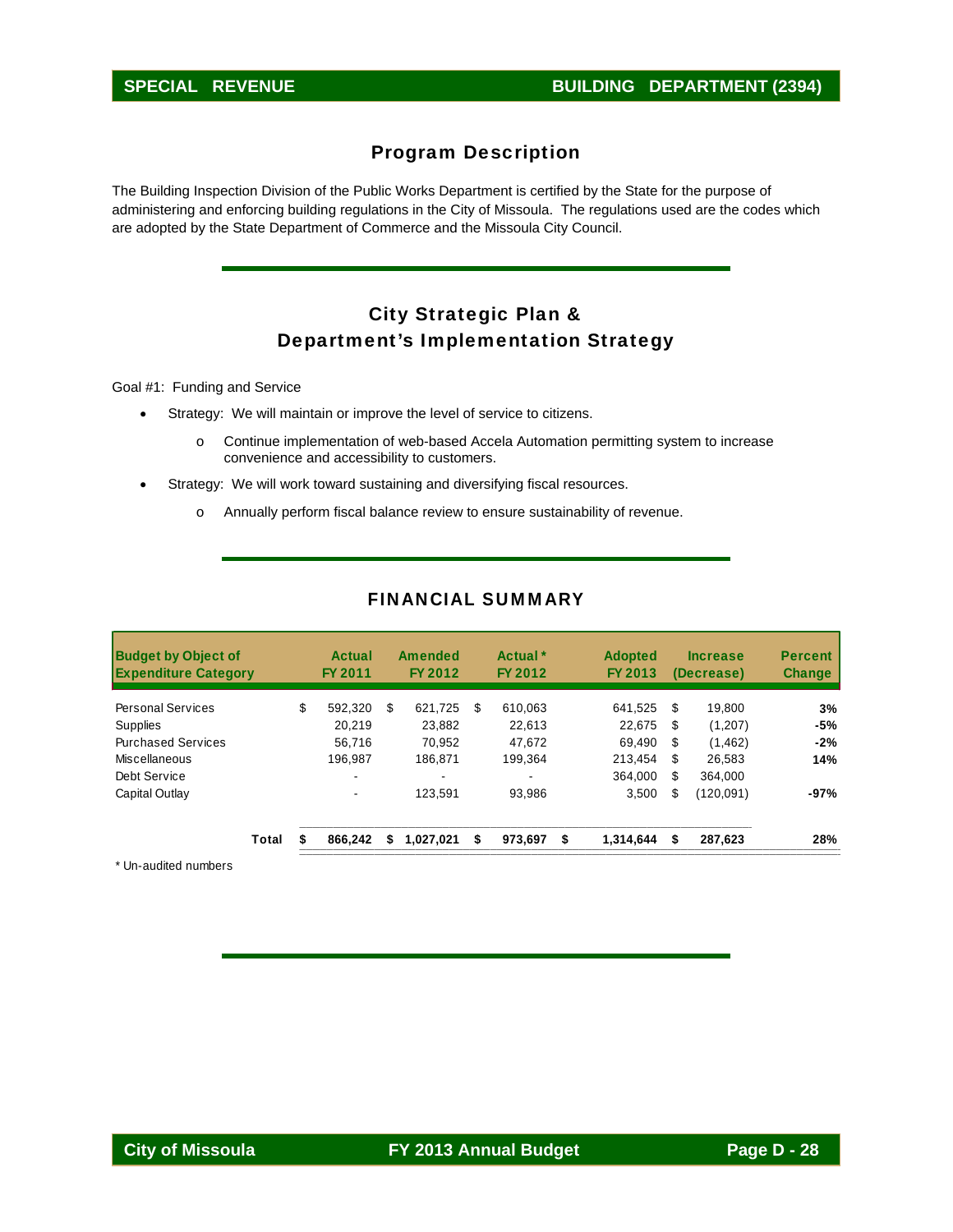# STAFFING SUMMARY

| <b>Title</b>                       | <b>Actual</b><br><b>FY 2010</b> | Actual<br><b>FY 2011</b> | <b>Actual</b><br><b>FY 2012</b> | <b>Adopted</b><br><b>FY 2013</b> |
|------------------------------------|---------------------------------|--------------------------|---------------------------------|----------------------------------|
| BUILDING OFFICIAL                  | 1.00                            | 1.00                     | 1.00                            | 1.00                             |
| SENIOR CONSTRUCTION PLANS EXAMINER | 1.00                            | 1.00                     | 1.00                            | 1.00                             |
| CONSTRUCTION PLANS EXAMINER        |                                 | ۰                        | $\blacksquare$                  |                                  |
| COMBO/ELECTRICAL INSPECTOR         | 1.00                            | 1.00                     | 1.00                            | 1.00                             |
| COMBO/PLUMBING INSPECTOR           | 1.00                            | 1.00                     | 1.00                            | 1.00                             |
| COMBO/BUILDING INSPECTOR           |                                 | 1.00                     | 1.00                            | 1.00                             |
| SENIOR COMBO/MECHANICAL INSPECTOR  | 1.00                            | 1.00                     | 1.00                            | 1.00                             |
| SENIOR COMBO/BUILDING INSPECTOR    | 1.00                            | 1.00                     | 1.00                            | 1.00                             |
| SENIOR COMBO/BUILDING INSPECTOR    | 1.00                            |                          |                                 |                                  |
| SENIOR COMBO/BUILDING INSPECTOR    | 1.00                            |                          |                                 |                                  |
| SENIOR COMBO/BUILDING INSPECTOR    |                                 |                          |                                 |                                  |
| OFFICE MANAGER                     | 1.00                            | 1.00                     | 1.00                            | 1.00                             |
| SENIOR BUILDING PERMIT SPECIALIST  | 1.00                            | 1.00                     | 1.00                            | 1.00                             |
| SENIOR BUILDING PERMIT SPECIALIST  | 1.00                            |                          |                                 |                                  |
| SENIOR BUILDING PERMIT SPECIALIST  | 1.00                            |                          |                                 |                                  |
| PERMIT TECHNICIAN                  | 1.00                            |                          |                                 |                                  |
| <b>CLERK</b>                       |                                 |                          |                                 |                                  |
|                                    |                                 |                          |                                 |                                  |
| <b>Total</b>                       | 13.00                           | 9.00                     | 9.00                            | 9.00                             |

# STAFFING SUMMARY

| <b>Title</b>                       | Actual<br><b>FY 2010</b> | Actual<br><b>FY 2011</b> | <b>Actual</b><br><b>FY 2012</b> | <b>Adopted</b><br>FY 2013 |
|------------------------------------|--------------------------|--------------------------|---------------------------------|---------------------------|
| BUILDING OFFICIAL                  | 1.00                     | 1.00                     | 1.00                            | 1.00                      |
| SENIOR CONSTRUCTION PLANS EXAMINER | 1.00                     | 1.00                     | 1.00                            | 1.00                      |
| CONSTRUCTION PLANS EXAMINER        |                          | $\blacksquare$           |                                 | $\sim$                    |
| COMBO/ELECTRICAL INSPECTOR         | 1.00                     | 1.00                     | 1.00                            | 1.00                      |
| COMBO/PLUMBING INSPECTOR           | 1.00                     | 1.00                     | 1.00                            | 1.00                      |
| COMBO/BUILDING INSPECTOR           |                          | 1.00                     | 1.00                            | 1.00                      |
| SENIOR COMBO/MECHANICAL INSPECTOR  | 1.00                     | 1.00                     | 1.00                            | 1.00                      |
| SENIOR COMBO/BUILDING INSPECTOR    | 1.00                     | 1.00                     | 1.00                            | 1.00                      |
| SENIOR COMBO/BUILDING INSPECTOR    | 1.00                     |                          |                                 |                           |
| SENIOR COMBO/BUILDING INSPECTOR    | 1.00                     |                          |                                 |                           |
| SENIOR COMBO/BUILDING INSPECTOR    |                          |                          |                                 | $\blacksquare$            |
| OFFICE MANAGER                     | 1.00                     | 1.00                     | 1.00                            | 1.00                      |
| SENIOR BUILDING PERMIT SPECIAL IST | 1.00                     | 1.00                     | 1.00                            | 1.00                      |
| SENIOR BUILDING PERMIT SPECIAL IST | 1.00                     |                          |                                 |                           |
| SENIOR BUILDING PERMIT SPECIAL IST | 1.00                     |                          |                                 |                           |
| PERMIT TECHNICIAN                  | 1.00                     |                          |                                 |                           |
| <b>CLERK</b>                       |                          |                          |                                 |                           |
|                                    |                          |                          |                                 |                           |
| <b>Total</b>                       | 13.00                    | 9.00                     | 9.00                            | 9.00                      |

City of Missoula **FY 2013 Annual Budget** Page D - 29